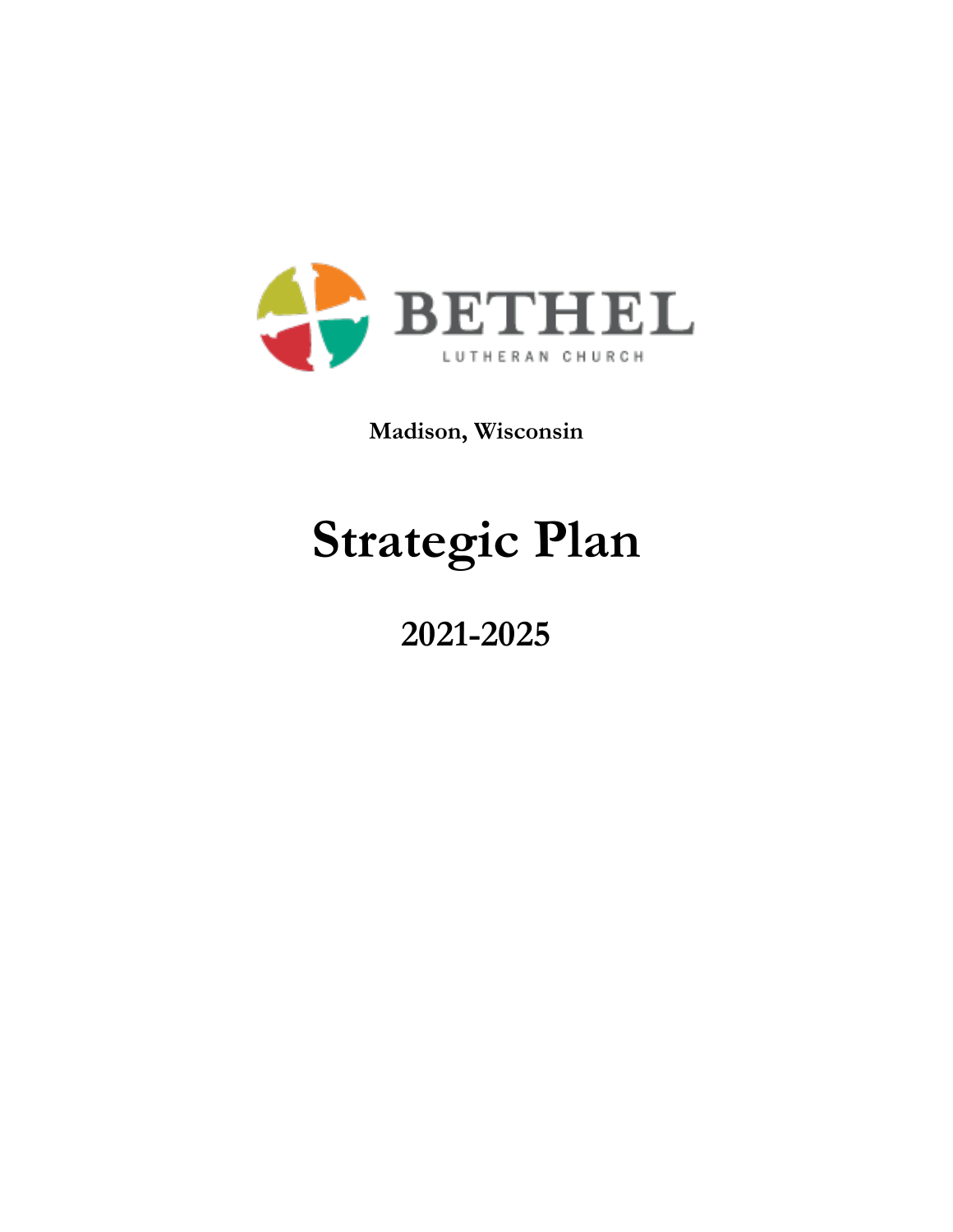#### **Table of Contents**

| 2                                               |    |  |  |
|-------------------------------------------------|----|--|--|
| $\overline{4}$                                  |    |  |  |
| 6                                               |    |  |  |
|                                                 |    |  |  |
| 8                                               |    |  |  |
| 8                                               |    |  |  |
| Constituents/Consumers (Demographic Attributes) | 10 |  |  |
|                                                 | 12 |  |  |
|                                                 | 14 |  |  |
|                                                 | 15 |  |  |
|                                                 | 17 |  |  |
|                                                 | 18 |  |  |
|                                                 | 21 |  |  |
|                                                 | 21 |  |  |
|                                                 | 21 |  |  |
|                                                 | 22 |  |  |
|                                                 |    |  |  |
|                                                 | 22 |  |  |
|                                                 | 23 |  |  |
|                                                 | 23 |  |  |
|                                                 | 24 |  |  |
|                                                 |    |  |  |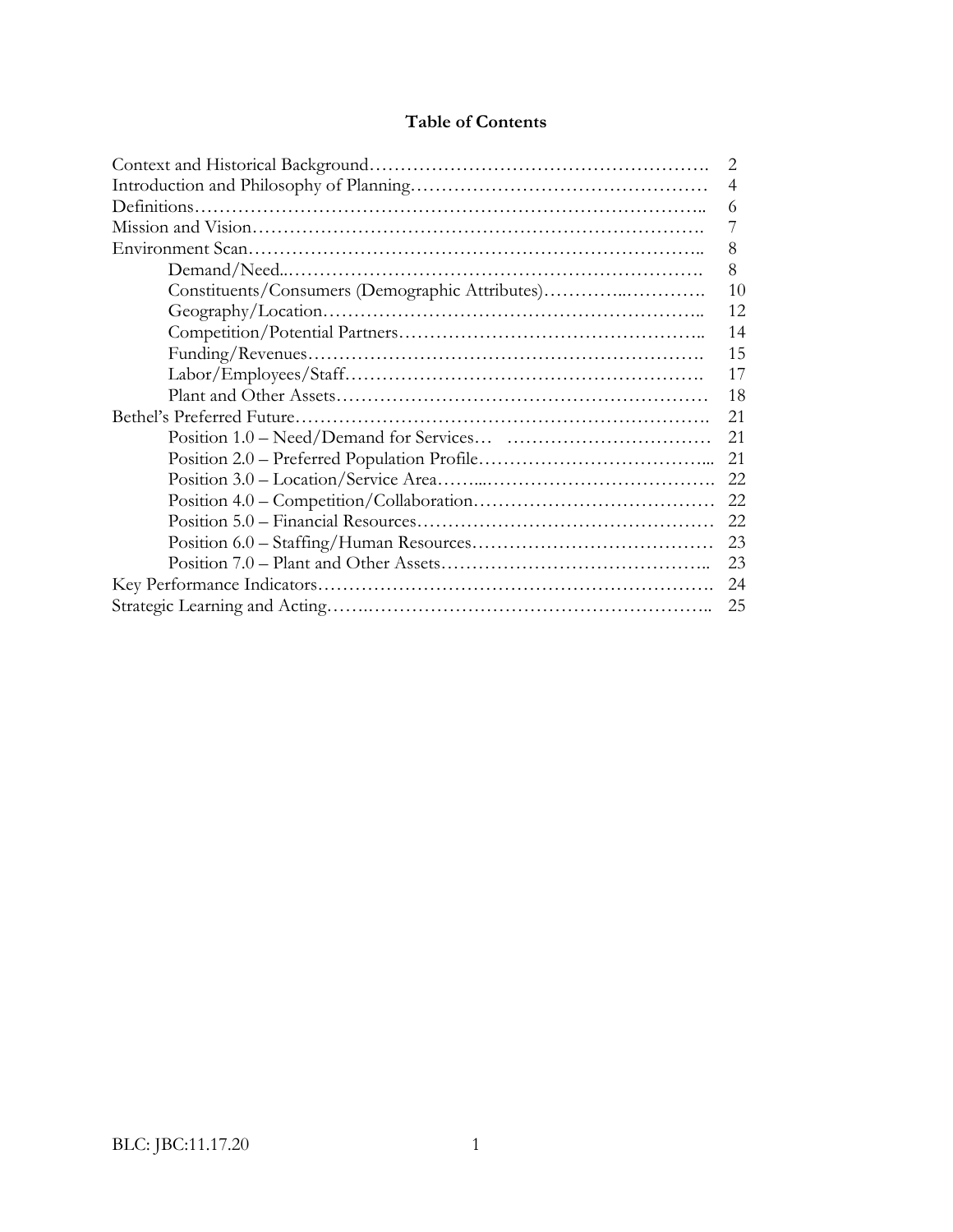### **Context and Historical Background**

Bethel Lutheran Church is a large Lutheran congregation affiliated with the Evangelical Lutheran Church in America (ELCA), located just two blocks from the Wisconsin State Capitol in downtown Madison, Wisconsin. Its facilities occupy an entire block and consist of a Gothic-style church building with a sanctuary that seats 1,200, a large banquet/meeting room, offices, classrooms, music rehearsal rooms, a library, a center for homeless services, and many other spaces that promote fellowship. The remainder of the block is comprised of a parking lot.

Bethel was founded in 1853 by Norwegian immigrants and grew over the decades to more than 6,000 members in the early-2000's. At one time, it was one of the largest Lutheran churches in the country. Today, the congregation officially lists about 3500 members. On an average weekend, about 450 attend one of four services, down from 850 only five years ago.

Bethel has always been a source of leadership and innovation. During the 1950's Pastor Harley Swiggum wrote the Bethel Bible Series, an intensive two-year course. Eventually spun off as a separate organization, it owned a retreat center north of Madison. Today, its small staff rents office space from Bethel and continues to train teachers and pastor to use the curriculum, mostly in third world countries.

In 1969 Pastor Duane Hanson began the Bethel Horizons Camp when two farms were purchased near Dodgeville, Wisconsin. This camp has grown to include a retreat center and pottery art studio. It also became a separate legal entity but remains strongly supported by the congregation. In the 1990's a Hispanic Ministry was introduced under the leadership of Pastors Bill White and Pedro Suarez that at one time worshipped over 200 per weekend in Spanish. With the departure of Pastor Suarez, the ministry slowly declined until it was discontinued in December of 2017.

After the departure of Pastor Scott Sorenson in 2016, the congregation went through a lengthy vacancy in the Lead Pastor position. Staff turnover was high. Weekend worship attendance declined from a high of almost 1200 in 2001 to about 550 in 2019. Overall membership dropped from just under 6000 in 2001 to about 3500 in 2018. Pledges and contributions dropped proportionately. Staff reduction became necessary. Bethel was in a slow descent toward an undesirable future.

An interim pastor led the congregation's leadership through a reorganization process with the resultant "Final Report of the Transition Task Force" submitted to the members in December 2017. In May of 2018 a new Director of Administration and Ministry Support was hired but less than six months later resigned. A part-time interim Director was engaged in January of 2019 and a new Lead Pastor was called in May. With the staff stabilized, the congregation's leadership recognized the need to plan for its future under a new lead pastor.

The predecessor of this plan was developed at a most opportune time for Bethel Lutheran Church. The new Lead Pastor, Mike Brown, had been in place for six months. The governance structure was showing signs of maturing and growing in effectiveness. Major systems deficiencies had been corrected and capacity for change was increased. A new unified budget structure was designed and implemented in 2020 which depicts all revenues and expenses associated with every program, ministry and benevolence of the church. While growth in members and revenue will continue to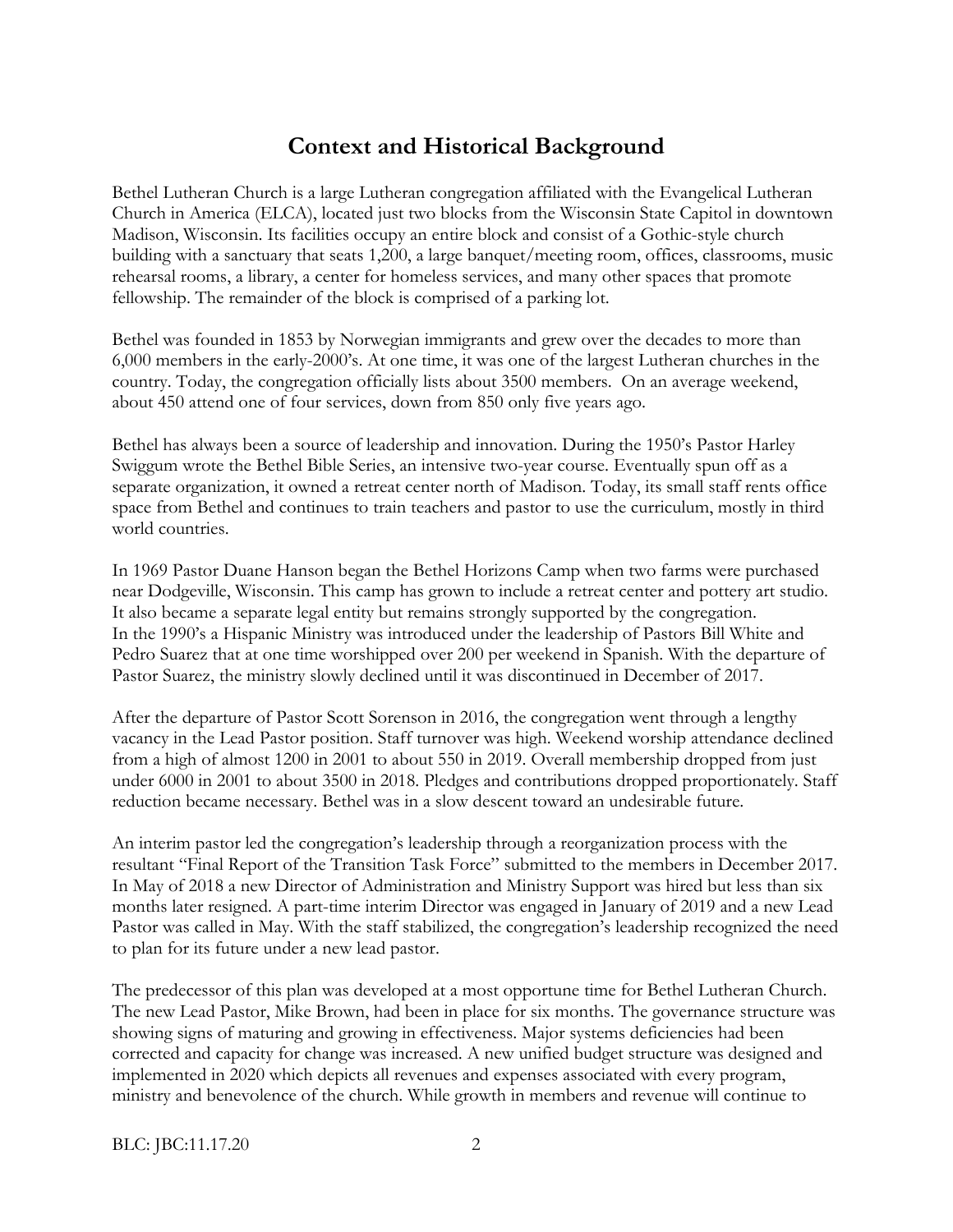challenge Bethel, the congregation was poised to move into 2020 and the foreseeable future from a position of confidence and optimism. There was good reason to believe that Bethel could achieve the preferred future described in the 2020-2025 Strategic Plan.

What no one could anticipate, however, was a shut-down of all normal services and programming due to the outbreak of the COVID-19 virus across the United States. Following the mandates of the government, in-person services were suspended, as were all in-person meetings, Bible studies, staff meetings and other gatherings. Facing the challenges and restrictions caused by the pandemic, the staff and leadership of the congregation worked to find new ways to offer spiritual support, worship experiences, fellowship and service opportunities using technology. Taping and broadcast of services continued. Worship services were offered via Zoom. Staff worked remotely.

The 2020-2025 strategic plan represented the first-ever attempt by the church to articulate its vision for the future in terms of measurable goals and performance measures. It was the first time that a plan was presented which sought to unify and direct all the myriad ministry programs and services of the congregation. As the pandemic continued to evolve and expand, focus was turned toward strategies that would allow the congregation to adapt to the environment and still provide spiritual growth and fellowship opportunities to its members. As a result, the goals and initiatives enumerated in the plan were put on hold.

In June, Dr. John Bauer of John E. Bauer Consulting, LLC, was engaged by the congregation to accomplish three tasks. First, he would work with staff and teams to move the 2020-2025 plan forward and to accomplish as many of the initiatives as possible. Second, he would facilitate the development of the next iteration of the strategic plan, i.e., for 2021-2025, including the development of 2021 initiatives and action plans. Third, he would make sure that initiatives with budget implications would be considered in the 2021 church budget. As the work product of staff and ministry and resource teams, this plan reflects the current and future environment as they best understand it. The Position and Goal statements are mindful of current realities. The Initiatives will be developed by staff after this plan is approved and will reflect the changes and priorities articulated in this plan. They will be executed by having staff and associated ministry and resource teams develop action plans with accountability to the lead pastor and reporting to the Joint Council.

Numerous initiatives had to be deferred to 2021. Continuity from the previous iteration of the strategic plan to this current document reflects the congregation's commitment to move forward toward realizing the vision it adopted in 2019. To the end that this plan and the direction it provides will be realized, we commit our goals to God Almighty and ask him to prosper our efforts in his holy name.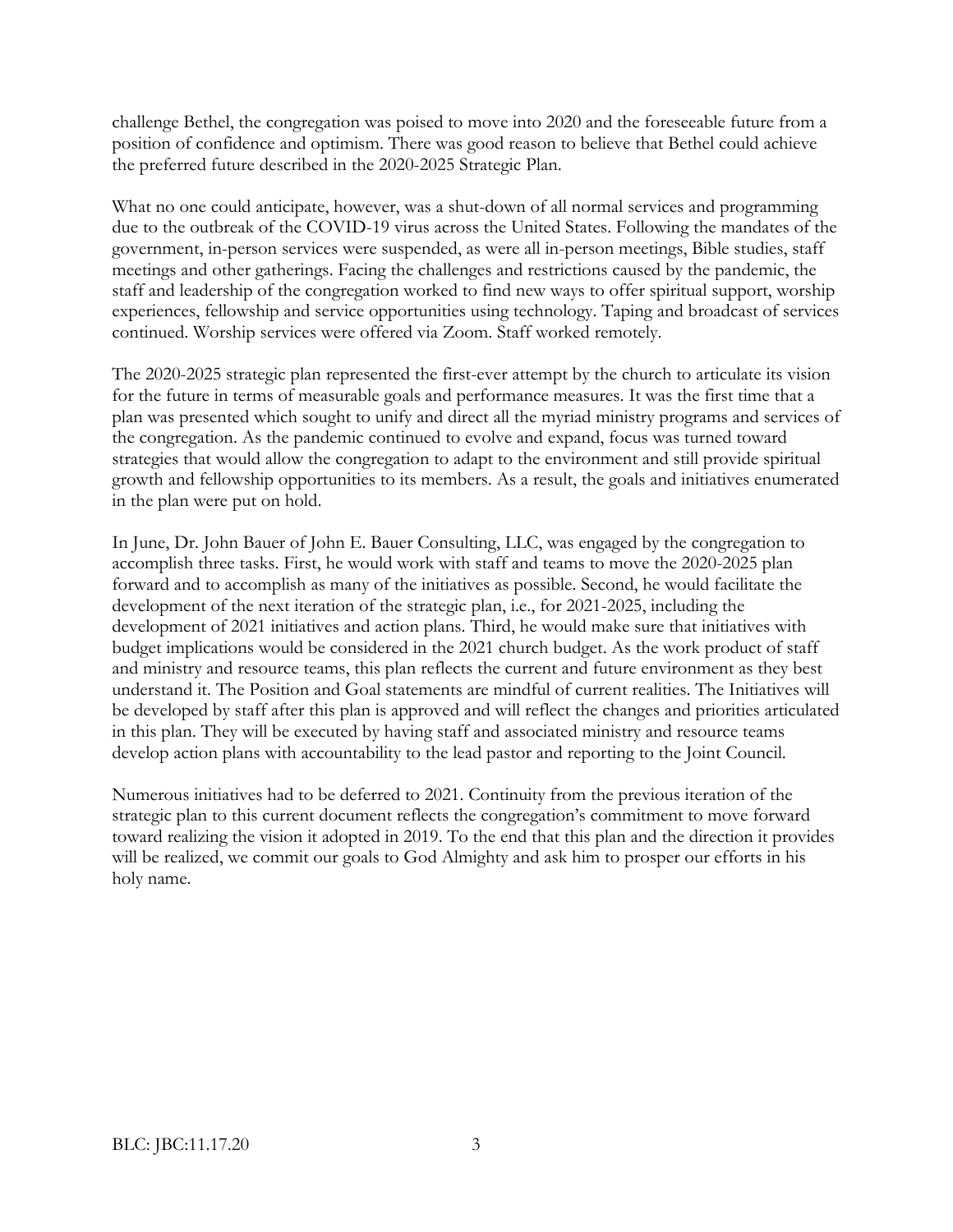# **Introduction and Philosophy of Planning**

The original strategic plan consisted of three principal components: A sustainability analysis of current programs, an environment scan in which current realities were compared to assumed future trends, and a capacity assessment to determine the ability of the congregation to move forward toward its future.

This 2021-2025 iteration of the congregation's strategic plan does not include a reanalysis of the impact and financial sustainability of ministry programs. Too much has changed in the current pandemic to justify the time and expense of conducting such an analysis, nor would the results provide useable data upon which to make program decisions. At such time in the future as the congregation has operated with what it considers a "normal" state of functioning, a sustainability analysis might be considered to make sure ministry priorities are clear and that programs are sustainable.

The second facet of the strategic planning effort consisted of a careful analysis of the church's current environment and the best educated projection of what that environment will look like in five years. The environment was defined in terms of seven factors, each of which was analyzed and then used to frame statements of strategic position. The seven factors are:

- **Need** for programs and services: Who wants what we have?
- **Users** or "customers": What does the population look like?
- **Geography**: Where does ministry take place?
- **Competition**: Who has potential to take money/people away?
- **Funders**: Where does the money come from?
- **Labor**: Are staff and volunteers available to execute mission?
- **Other Assets**: What facilities, technology, and other assets exist or are needed?

Staff and teams were asked to review the original study of these seven areas and evaluate the resulting position and goal statements by considering one central question: What changes in each planning factor have occurred as a result of the pandemic reality? The input obtained from staff and teams informed conclusion, summary and opportunity statements. The extensive research included in the original plan has been redacted from this iteration but stands as reference material for future work.

The third component of the strategic plan was an assessment of the congregation's capacity. Using an online assessment survey, the Core Capacity Assessment Tool (CCAT) from the TCC Group, key staff and other congregational leaders evaluated the operational capabilities of the congregation around key functional areas. Results of this study generated numerous recommendations about culture, communication, values and staff development which were integrated into the plan's goals. It is not recommended to repeat this capacity assessment, at least not using the CCAT for the same reasons provided relative to the impact/sustainability analysis. At such time in the future when normality of operations has been achieved for a reasonable period of time, the congregation may wish to evaluate its capacity. Numerous alternatives to the CCAT exist which might be considered.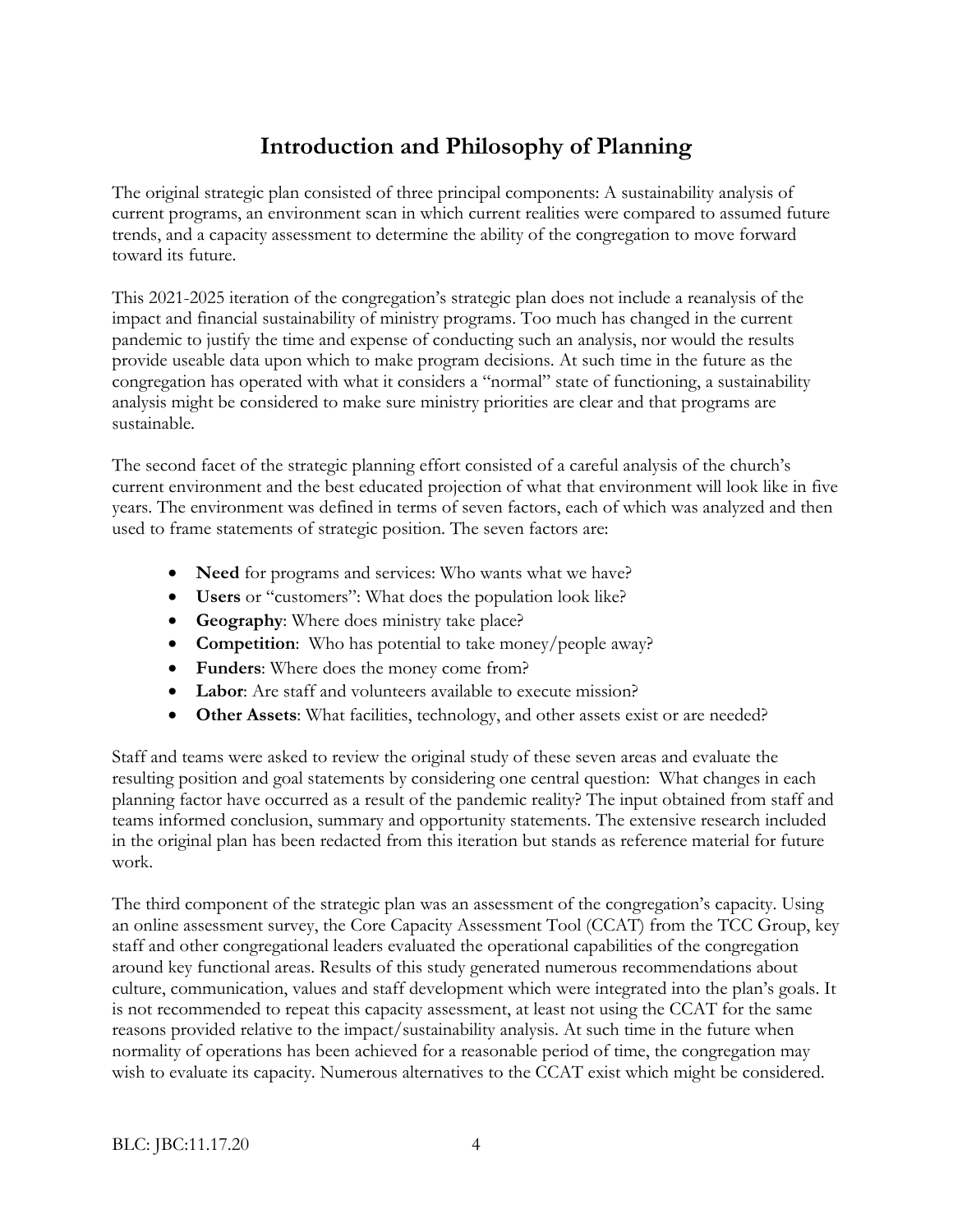Finally, progress toward achieving the goals and initiatives described in this plan will be measured using key performance indicators (KPIs). These include data from the parochial reports around membership, worship attendance, contributions, etc. Data from the current year and projections five years into the future will be depicted. However, it should be recognized that this will be a work in progress, especially around data such as average church attendance, financial support from all sources, growth in membership and other demographic data which are very difficult to accurately obtain at the time of this plan's development.

#### Organization and Implementation

This strategic plan has been constructed in such a way that it can support the dynamic tension between two critical needs: 1) a long-range description of Bethel's preferred future, and 2) a platform for responding to immediate environmental changes with appropriate strategies and actions. The overall philosophy upon which this plan is constructed is a both/and approach. The long-range strategic position statements provide the scaffolding within which annual reviews are conducted, strategic goals are refined, and annual initiatives are developed. Strategies which are created to respond to immediate crises or opportunities are, therefore, developed within the framework of the larger plan. This will promote continued coherence and consistency in missional planning, while positioning the congregation to remain nimble and responsive to changing conditions.

It is envisioned, therefore, that an annual cycle of planning will be conducted by the Joint Council each year as a prerequisite to budgeting. The Strategic Plan should be thought of as an annually updated plan with a five-year horizon. Using best available data, the horizon will be pushed out one more year. An annual planning-budgeting cycle will consist of general target dates for key planning and budgeting actions and should become regularized in the Joint Council's meeting agendas for those dates.

While the survey tools used in the initial creation of this strategic plan can be occasionally repeated, it is not necessary to replicate this entire process each year. In fact, because of the extraordinary conditions imposed by the COVID-19 pandemic and the government's restrictions on assembly, the formal impact/sustainability study and the capacity assessment were considered to be of little use. Instead, a general environment scan and an informal capacity assessment will suffice to support strategic thinking. Continuous monitoring of key performance indicators, sensitivity to changes in the internal and external environments, and learning from the experience gained by executing initiatives can provide sufficient data upon which to build or modify goals and initiatives.

In summary then, this Strategic Plan attempts to describe the preferred future of Bethel Lutheran Church in the form of seven statements of strategic position. The strategic decisions and actions needed to achieve that preferred future are defined in measurable goals and actionable annual initiatives.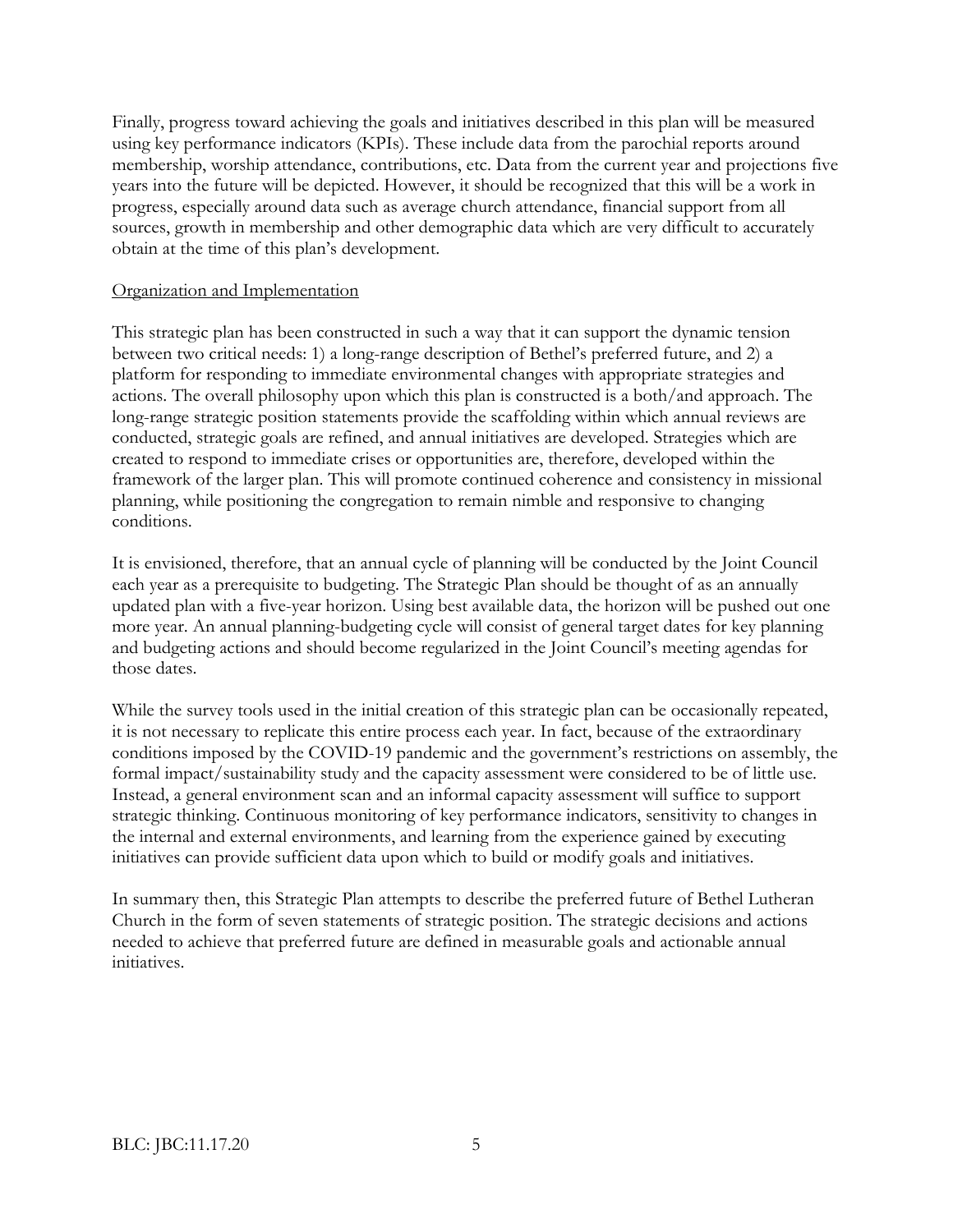# **Definitions**

Community: Any population served by or with Bethel Lutheran Church

Congregation: A gathering of church members, legally organized under a constitution and bylaws and functioning to fulfill of its mission. When capitalized, referring to the organization called "Bethel Lutheran Church."

Church: Bethel Lutheran Church, moreover "Church" representing all Christians past and present, as referring specifically to Bethel Lutheran Church; or variably "church" referring to the church building.

Member: Any person who, through baptism, either by confession or family relationship is identified in the church database as a member.

Immediate neighborhood: That area of Madison which falls roughly within a 3-mile radius of the church

Remote neighborhood: Any area or community in which Bethel members or other associated individuals may reside and around which small group ministries could be created.

Online community: Any collection of individuals who access and participate in programs, services and resources offered through the church's website.

Lead Pastor: The ordained member of the ELCA clergy who has been designated and called to perform overall leadership and administrative responsibilities on behalf of the congregation.

Joint Council: The elected leaders of the congregation consisting of six officers, five ministry team representatives, three resource team representatives, and the Lead Pastor.

Resource Teams: The three teams which are responsible for oversight of the human, financial and physical assets of the congregation.

Ministry Teams: The five teams which, along with key program staff, are responsible for the planning and execution of worship, serving, community service, lifelong learning, and nurturing.

Average Church Attendance (ACA): The average number of individuals who attend all services at Bethel in a week.

Reconciled in Christ (RIC): The designation of the ELCA which affirms a congregation as being welcoming to all people, including those of diverse races, ethnicities and sexual orientation.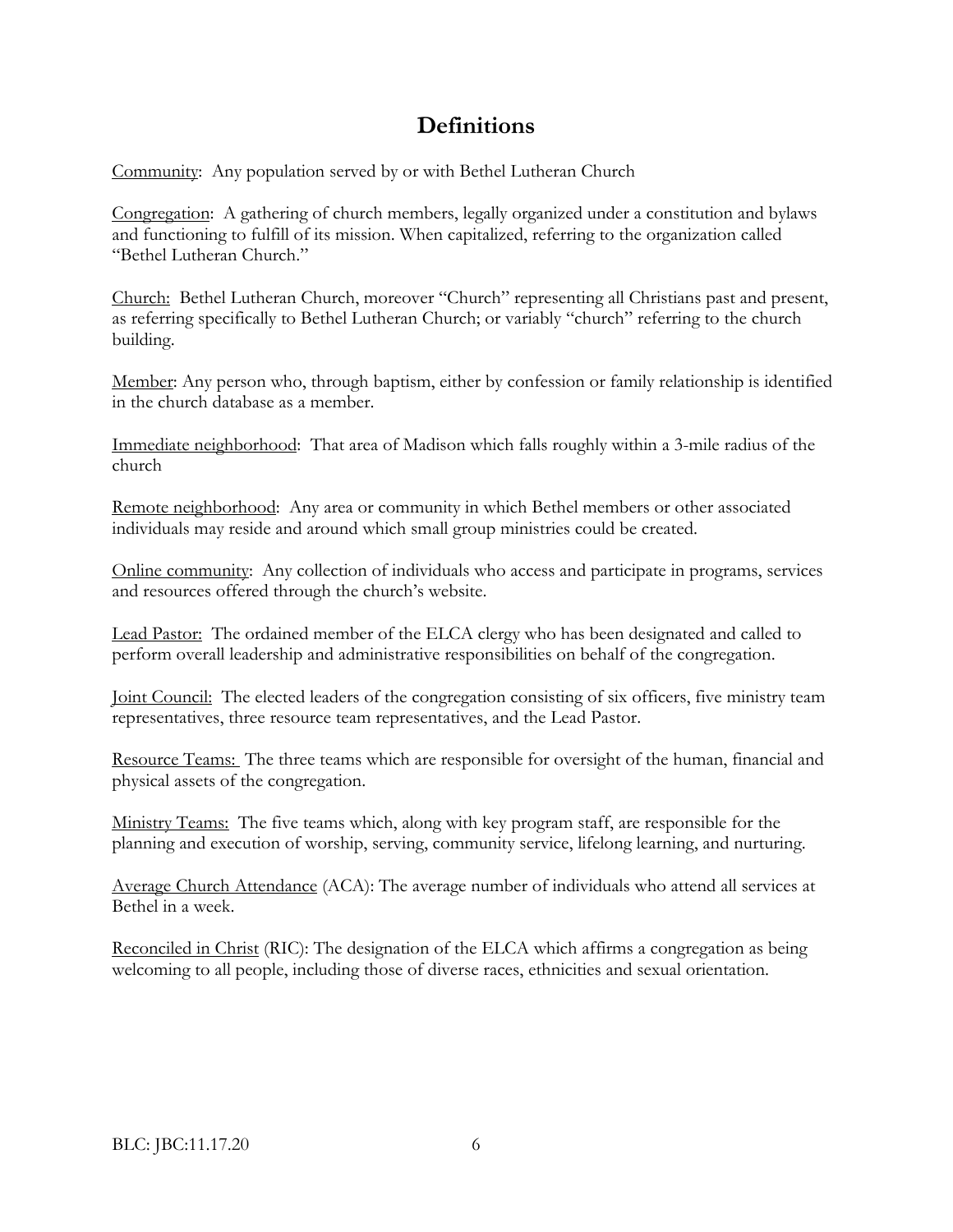# **Mission and Vision**

In order to capture the essence of Bethel's ministry in a mission statement that briefly answers the "what," "why" and "with whom" questions, the Joint Council in 2019 adopted a statement that would both describe the congregation's ministry direction and motivate Bethel's members and leaders in the execution of its ministry plan. Bethel's approved mission statement is

#### **We are being made whole through Christ to bring hope and healing to the world.**

Most strategic plans include a vision statement as a way to verbalize the aspirations of the congregation and to envision what Bethel would look like if its mission was fully realized. However, it was agreed that the vision for Bethel's future is not only articulated in the seven position statements generated as a result of this planning process, but is also articulated in the statements of purpose and mission found in the charters of the five ministry teams and the three resource teams. Therefore, it was felt that a high-level, aspirational vision statement would not be necessary.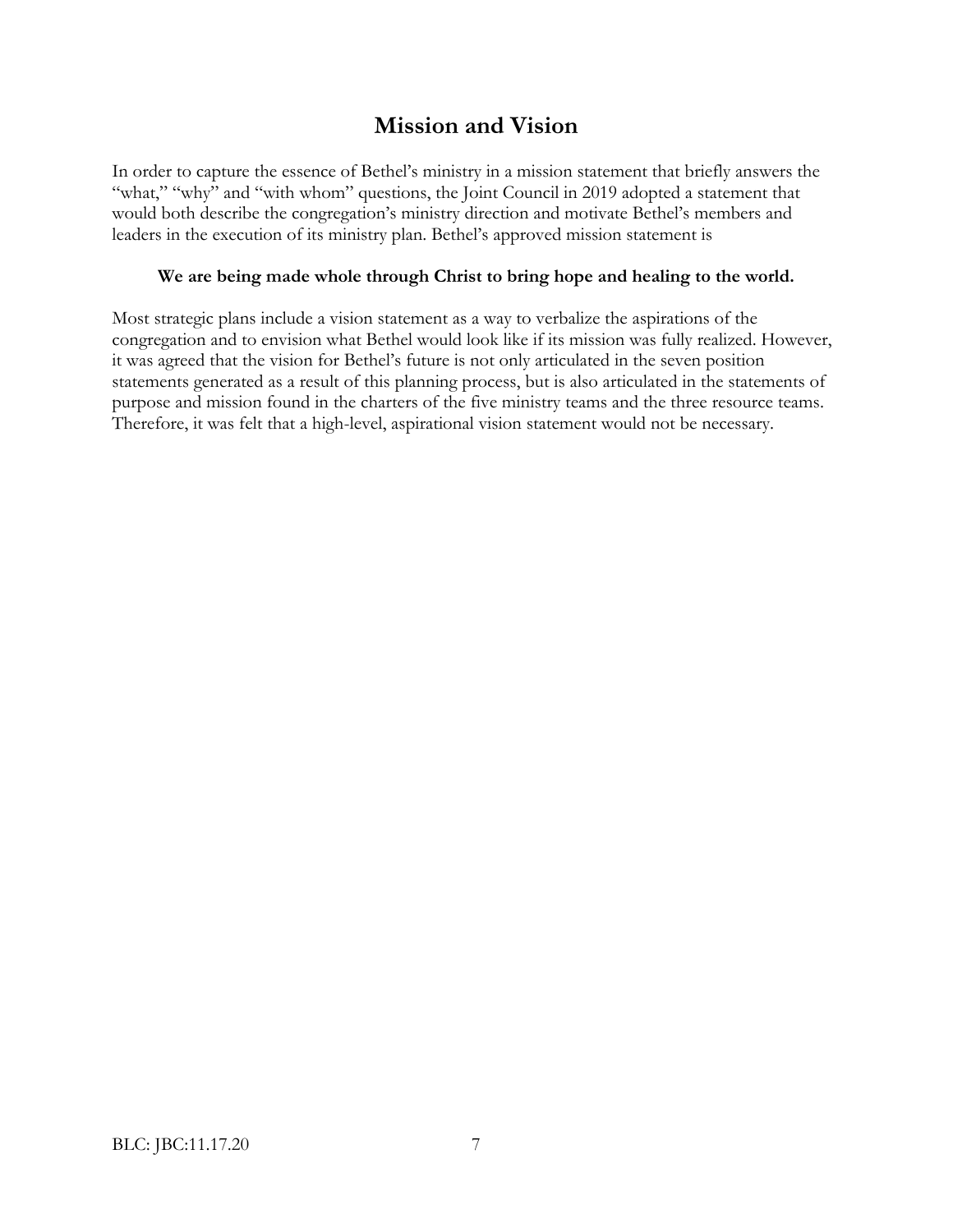### **Environment Scan**

#### **Environmental Factor #1 - Need or Demand for Services: Who Wants What We Offer?**

The first of the environmental factors deals with the services offered by Bethel and the extent to which people in the Madison area desire to experience or access those services. As a church, Bethel is in the religion and spiritual growth business. Through worship services, religious classes for children and adults, and a variety of fellowship experiences, Bethel seeks to fulfill its mission of bringing the hope, joy and transforming power of the Gospel to those it serves.

In addition, Bethel expresses its calling to love and serve others by providing food, clothing and respite shelter to the homeless in the downtown Madison area. It offers counseling to those experiencing the trauma of divorce, death and loss. It also supports other ministries to those in need, both locally and globally.

The essence of the question, however, is "who wants to participate in this church's mission?" This is, at its most basic level, a question of marketing. Who are the potential "clients" or "customers" for Bethel's services? How has this potential user base changed over time in terms of its interests and needs? What will this customer base look like in five years? Will there be a sufficient number of potential service users or members available to support the church's mission and ministry?

#### General Conclusions

The current constituency served by Bethel certainly wants what the congregation offers in terms of worship, education and outlets for social service. This conclusion is supported by an analysis of weekly attendance, as well as a study which rated the programs and services offered by Bethel in terms of personal importance. What this data seems to suggest is that Bethel's current members value highly the services and programs currently offered and have the potential to increase their level of participation. One would like to believe that the malaise of the previous three to seven years is being replaced by gradual growth in enthusiasm and commitment.

However, it appears unlikely that existing programs and services, as they are currently structured, are likely to attract individuals from younger age cohorts. A cursory survey of those involved in homeless ministries, food pantry, church leadership, social justice and environmental concerns groups, and others reveals a largely retired population of volunteers and participants. One could ask whether a younger, non-member resident of Madison would be attracted into participation in any of the currently delivered programs or services.

At the same time, Bethel has the capacity to serve its members and others in its community with programs and services that meet the stage-of-life needs of diverse populations within and without its fellowship.

Programs and services need to be redesigned to attract individuals from younger age cohorts. One way of stating this conclusion is that if Bethel chooses to maintain its current culture and mix of programs and services, it is likely to continue to decline as its members age and die. While the remaining faithful will still reap the benefits of its strong traditions of worship, education and social service, and may for a time show an increase in participation, it is probable that the number and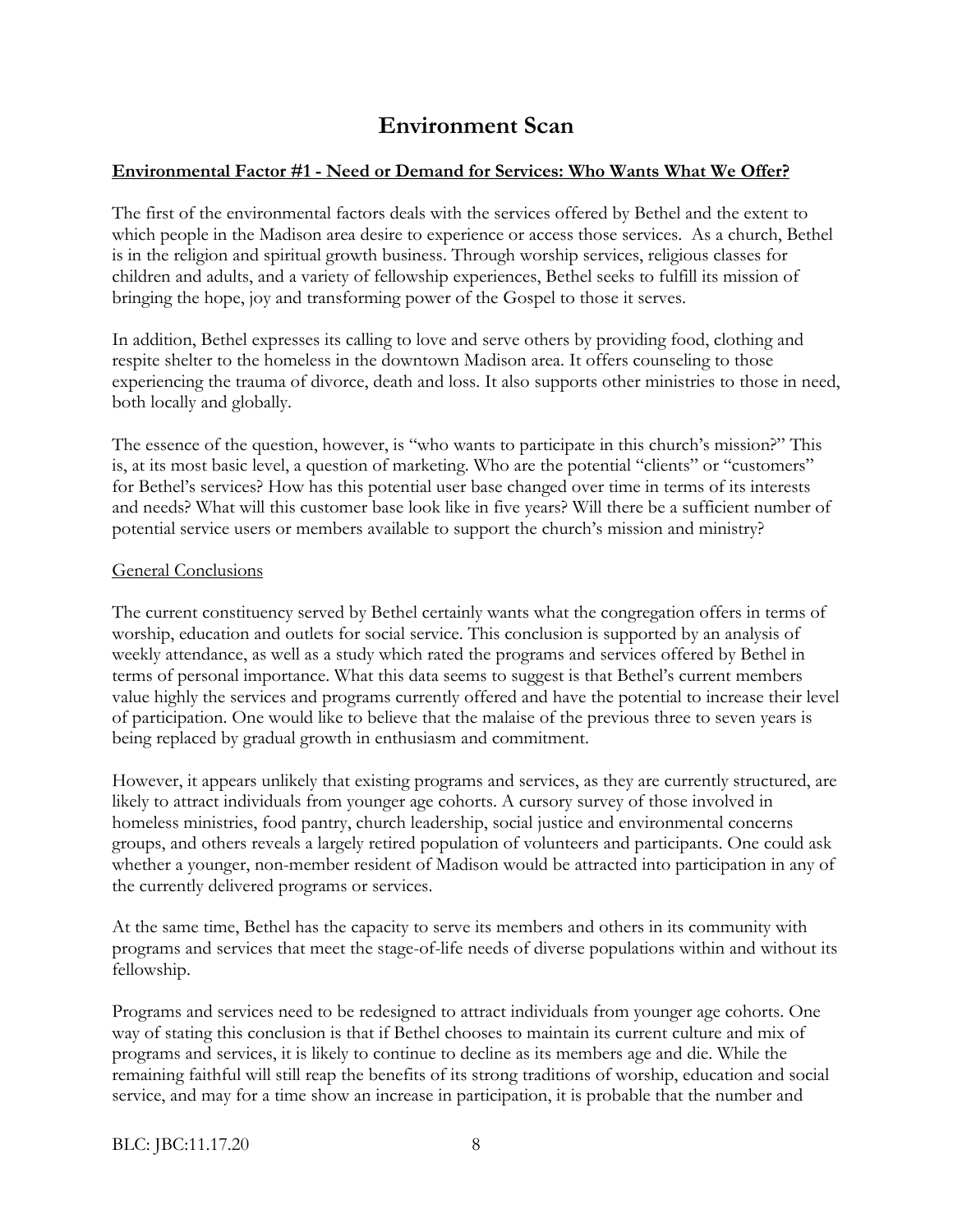quality of these mission-centric services will decrease as they become unsustainable. The sad reality is that as membership decreases, budgets and staff are reduced, services become less viable, and eventually survival will become the dominant concern of the remaining members.

However, another way of stating this conclusion is that opportunities exist which have the potential to address the interests and preferences of younger population groups. For example, while it may be generally accepted that "belonging" is less important to Millennials than "engagement," the church does already have strong foundations in social justice and social concern that could provide avenues for service to younger people.

Finally, having had to adapt to online media to provide worship experiences and other services, geographic, age and other demographic factors become less consequential. The pandemic has opened doors of opportunity to reach desired audiences and should be exploited to that end. This may require additional investment, however, in order to develop communication and media strategies that resonate with diverse populations.

In sum, *Bethel must find ways to actively engage people of all ages and backgrounds within and beyond its membership.*

#### Strategic Opportunities

Working toward solutions to the growing homeless problem in Madison, if expanded beyond merely providing emergency aid, might lead to meaningful social change in the community. Food insecurity is a national problem which is acute in Madison and needs to be addressed in ways that go beyond providing emergency food to those in need. Greater collaboration among all faith-based and community social service organizations should be prioritized as providing the most impactful avenues for volunteering.

Interest in contemporary and uplifting worship that is also intellectually stimulating can be addressed by putting greater resources and energy into worship experiences that are not just offered on Sunday mornings, but which may be accessible through a live-streamed or recorded high-definition webbased programs that are attractive to tech-savvy Millennials. This began out of necessity in 2020, and a base of experience has developed which, with professional guidance, has the potential to reach people well beyond the geographic limits of Madison. Numerous examples exist nationally of virtual churches, even those considered "sacramental" that offer personalized online worship experiences.

In summary, the data suggests that Bethel Lutheran Church, as a progressive, urban church in Madison, has the capacity to reach younger populations in and around the downtown area and beyond through spiritually and socially relevant programs and services. Believing that membership is a byproduct of engagement and is not the primary mission of the church, building a preferred future around a younger demographic is desirable and achievable.

#### **Strategic Position 1.0: Bethel will be recognized among Madison churches as a prevailing resource for religious and spiritual growth and will serve as one of the region's ecumenical leaders in supporting systems of services to marginalized populations.**

Goal 1.1: Worship - Bethel's average weekly church attendance (ACA) will grow by a net of 5% per year.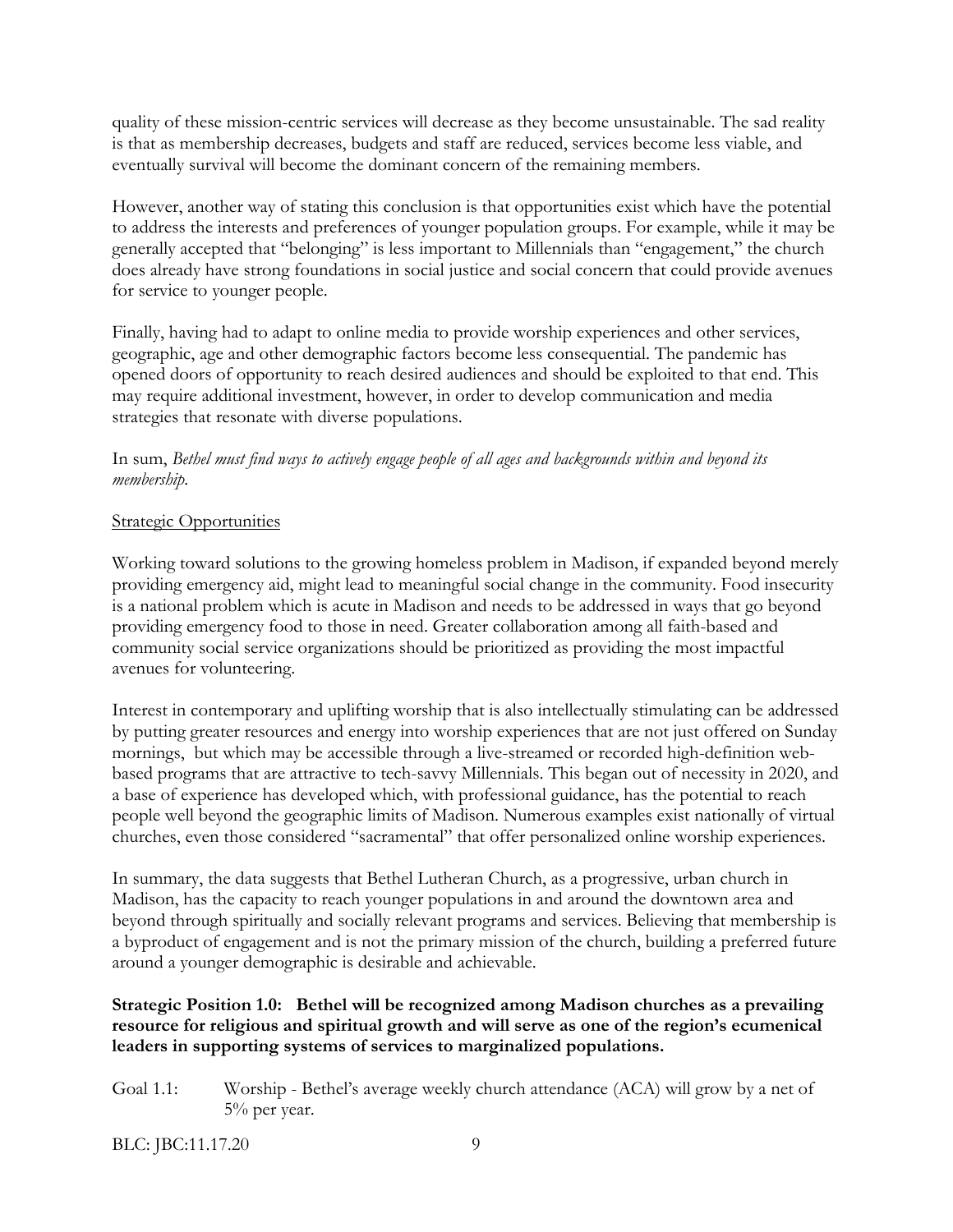- Goal 1.2: Faith Formation and Education The number of adults involved in Bible study and other forms of spiritual enrichment and growth will increase by a net of 5% per year.
- Goal 1.3: Social Advocacy and Engagement The number of individuals served and supported by Bethel's care ministries will increase by a net of 5% per year.

#### **Environmental Factor #2 - Constituents/Consumers: What Population Does Bethel Seek to Serve?**

This question is closely related to Factor #1 and in many ways the two questions cannot be answered without considering each other. However, this environmental factor examines the likely population and its attributes from which Bethel will draw "customers," either as members or as participants in its various programs and services. Therefore, it is important to understand population trends and to understand the demographic attributes of that population in the future in order to plan to be of most service to the most probable affinity groups within that population.

#### General Conclusions

Bethel Lutheran Church is located in the middle of a population that is not reflected in its current membership. The current constituency is largely middle-aged and older, almost exclusively white and mostly retired. The surrounding community is much younger and exhibits many of the attributes of the Millennial generation, namely, early career, well educated, childless, and apartment renters.

The current members of Bethel are fiercely loyal to their church and love what it offers. Many of them have been members for many years and have stayed even through times of difficulty. The traditional liturgical style of worship aligns with their preferences and the social service programs provide outlets for their progressive and humanitarian social concerns. It is imperative that these members remain valued and supported through their church home.

However, the future of Bethel is going to depend in large measure on its ability to attract a new generation. Until the present, it has not been very successful at attracting Millenials. With only one somewhat contemporary service, limited use of internet media, and social programming that does not take place at convenient times or places, Millennials will find few opportunities to become engaged.

For Bethel to become a truly welcoming church under the philosophy of "Reconciled in Christ," it must move beyond being passively open to diversity and must actively seek to welcome full participation by people from diverse backgrounds and orientations.

Finally, a word about the potential that media technologies have to reach an increasingly diverse population. The internet knows no bounds and the current television media ministry can serve as the launching pad for greatly expanded outreach opportunities using both high-definition broadcast of its traditional and contemporary services, but also through various other online resources and services. In this context, the population served by Bethel can literally become the entire world and Bethel's future can be one of innovation and creativity. The experience gained from offering online worship services during this period of shutdown can provide a platform for additional media innovation.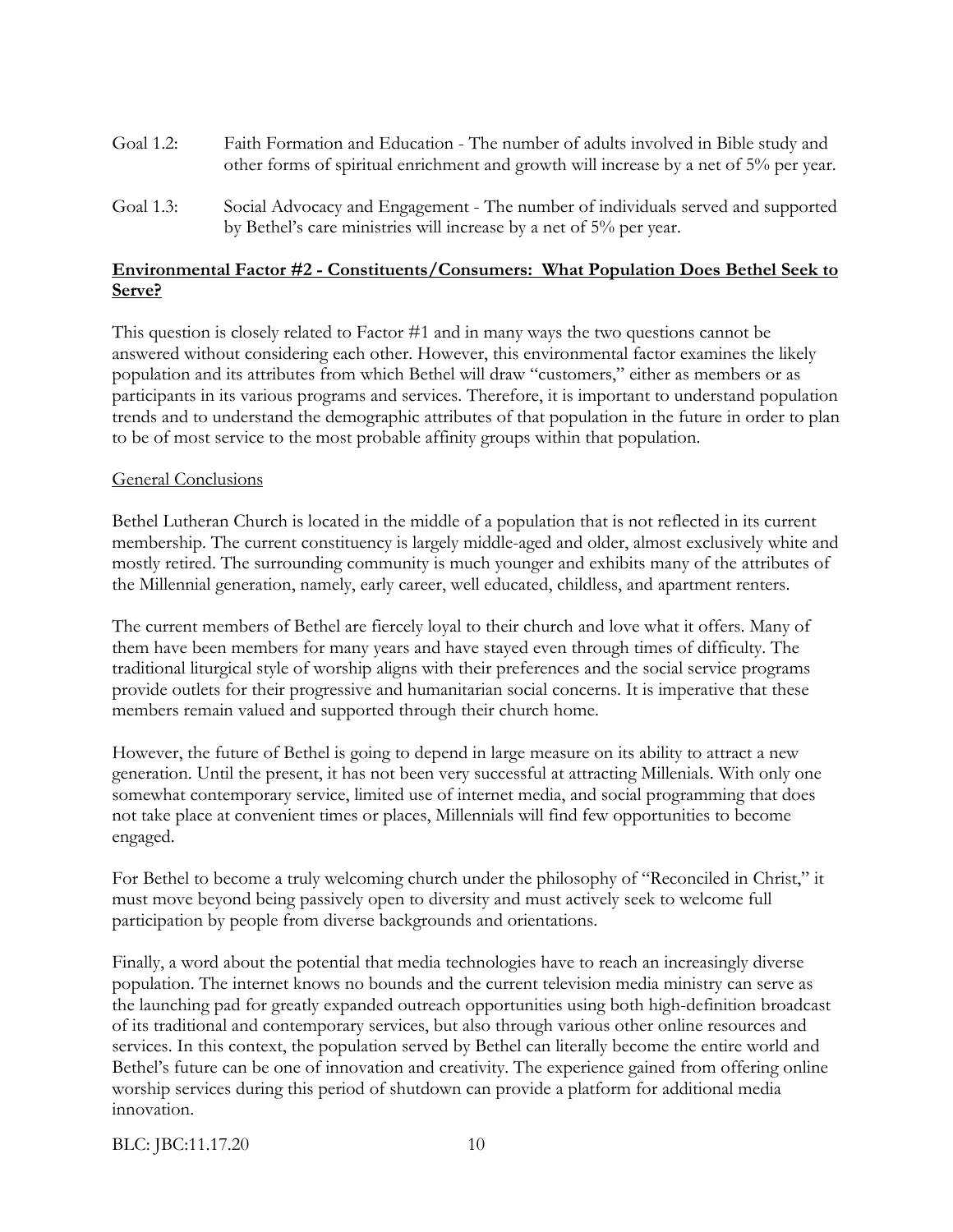In spite of its use of media technology, a recent market study has pointed out that Bethel's "digital storytelling requires a strategy. The church is currently on multiple platforms… creating lots of content, much of it unrelated, some of it never viewed." It will be incumbent on the congregation to meet this challenge by developing a coherent and workable strategy around media technology if it is going to penetrate its intended markets for growth.

In sum, *Bethel must actively welcome and engage its diverse communities in ways that address their particular spiritual needs, interests and life circumstances.*

#### **Strategic Opportunities**

Bethel Lutheran Church would seem to be facing two challenges with respect to the populations it chooses to serve. The first is to remain faithful to its current members and to find ways to keep them engaged in relevant and meaningful ways. The congregant members of Bethel comprise a strong and devoted corps upon which future growth must be built. This service to existing members must support their long-standing preferences in worship style as well as social and intellectual activities that strengthen their sense of communal fellowship. Last, supporting these aging members also means providing volunteer opportunities at times and in places that appeal to their strong sense of social conscience.

In addition, the aging base of Bethel membership is going to continue to decline as its members die or relocate to warmer climates. Therefore, the church must intentionally build a younger constituency base which exhibits attributes that are quite different in terms of religious attitudes and preferences. This will mean offering worship, educational and experiential programs that reflect contemporary tastes at times and places which are more casual and which promote greater opportunities for participation, sharing and conversation. From church to coffee house, from sanctuary to park bench, from meetings to social media, the church must find ways to connect with younger people in ways they are accustomed to using and which may be considerably different than the traditional or customary ways in which people interact.

Perhaps one of the greatest opportunities comes from the use of media technology to reach populations both inside and outside the immediate Madison area. The existing technology platform for producing a weekly church service broadcast is already being expanded to provide live streaming of the contemporary service. This is but the tip of the iceberg with respect to the potential use of the internet, Bethel's website, and social media for expanding the reach of Bethel's mission. Understanding the uses and potential of various forms of media will require the expertise of media professionals to provide Bethel with the technical advice it will need to expand its reach. Furthermore, effective utilization of such media technologies must take place under an overall media and marketing strategy which can guide the development of content that is aligned with the appropriate platform.

#### **Strategic Position 2.0: Bethel will serve a broad constituency which reflects the diversity and population attributes of the greater Madison area by providing worship, learning, service and fellowship opportunities which address the preferences and interests of all.**

Goal 2.1 Worship styles - Bethel will offer a variety of worship experiences in styles and formats that appeal to diverse interests, ages and tastes, and which will exhibit uncommon quality in content and execution.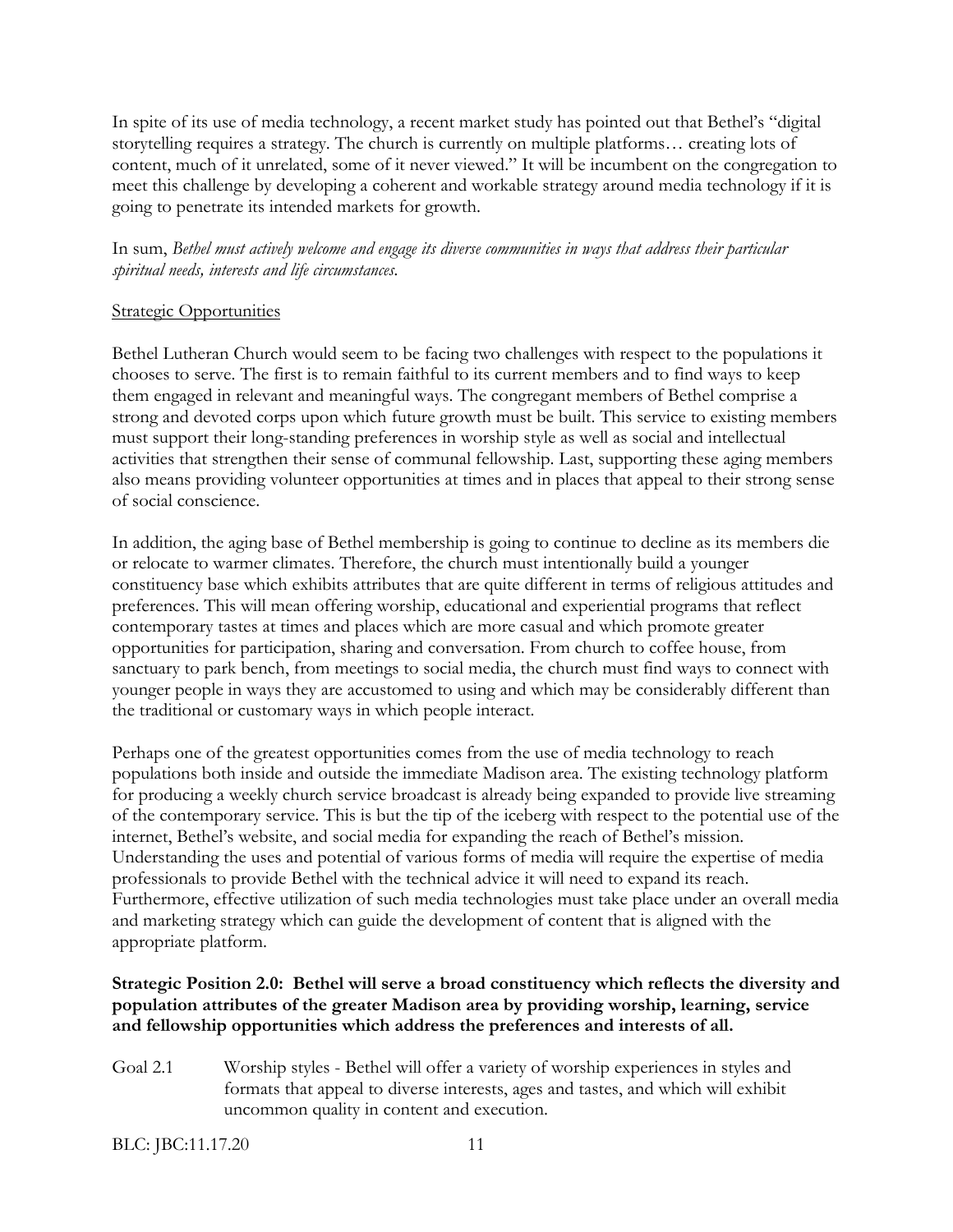- Goal 2.2 Youth and Young Adult Participation Bethel will increase participation of youth and young adults by 5% per year.
- Goal 2.3 Diversity and Inclusiveness Bethel will be known as the community that welcomes people of color, varying abilities, age, political persuasion, socio-economic status, and sexual orientation.

#### **Environmental Factor #3 – Geography: Where Will Bethel Carry Out Its Mission?**

It may seem that the geography question is fairly easy to answer. Bethel Lutheran Church is located on the corner of Wisconsin Avenue and Johnson Street in downtown Madison, Wisconsin. There are other ELCA churches located in and around Madison. It would seem obvious that there is no need or benefit to considering other geographic locations, either by relocating Bethel or by expanding services into another geographic location, especially when most all areas of Madison are already served by other congregations.

However, several aspects of the geography question should be considered. These include extending Bethel programs and ministries into the communities of its members. It should include national and international outreach through media and ministry partnerships. It should also include other congregational partnerships, collaborations, affiliations, acquisitions or mergers - a subject which will be discussed under the fourth planning factor.

#### General Conclusions

In view of the foregoing geographical issues and considerations, the question of where Bethel chooses to carry out its mission can be answered in different ways, all of which have strategic implications for Bethel's future. They can be summarized as follows:

- 1. Under normal circumstances, Bethel serves a population that continues to drive from various locations to participate in services and other programs offered on its main campus.
- 2. Bethel may have the potential to reach a population in close proximity to the church if it can strategically position its programs and services to provide value and interest.
- 3. Bethel's members may provide potential points of penetration and influence in their neighborhoods and communities through home-based, small group, or community-based programs and services.
- 4. Outreach through broadcast and internet media has the demonstrated potential to establish Bethel's digital presence globally if focused around an overall media strategy.
- 5. Targeted strategic international mission partnerships may offer opportunities for Bethel to expand its mission outreach.

Each of these observations represents a way of defining the communities that can be served by Bethel.

In sum, *Bethel must look beyond its geographic boundaries to identify and serve people in diverse physical and online communities.*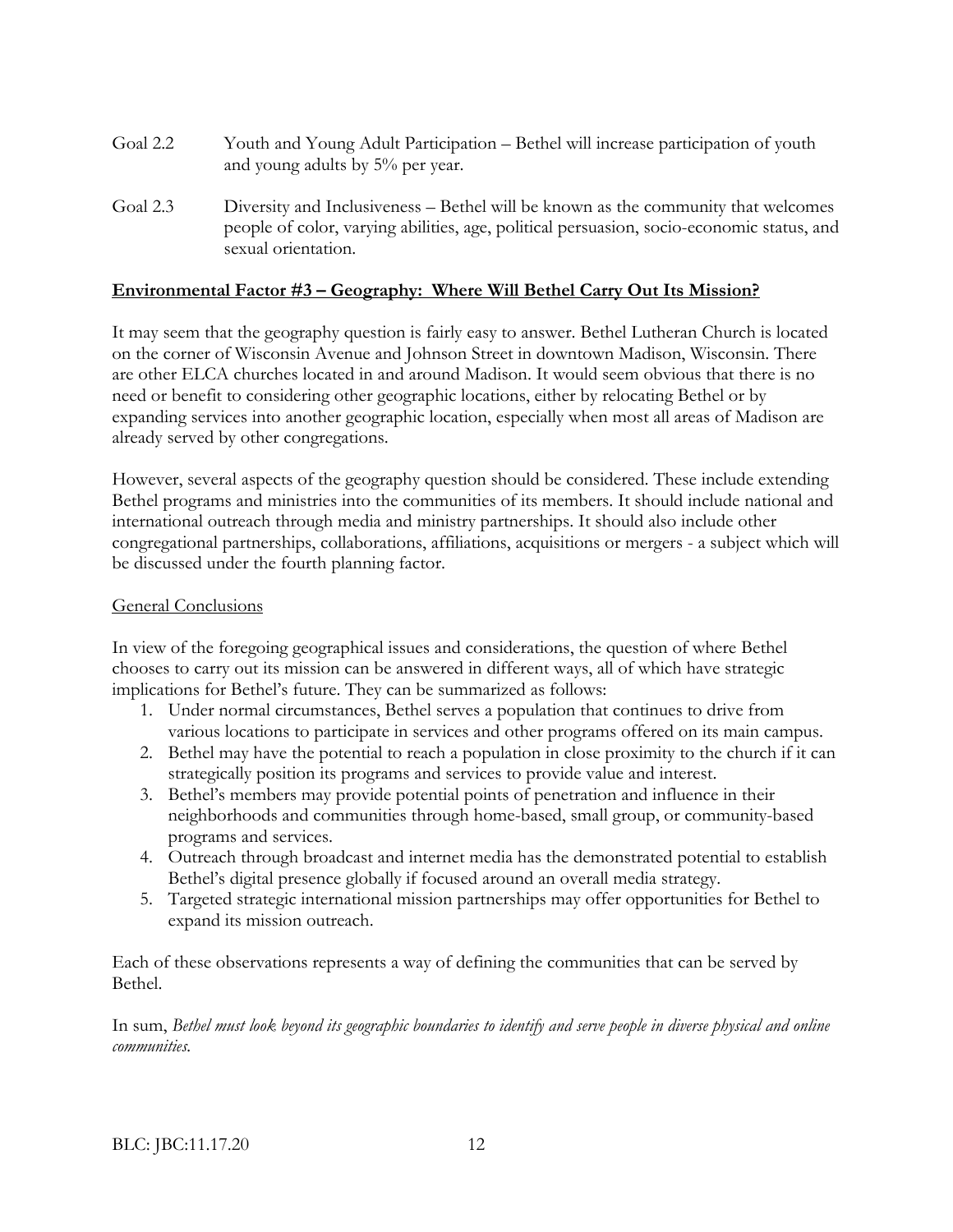#### Strategic Opportunities

Taking each of these opportunities in turn, a strategic position for the future begins to emerge. This position clearly argues against any consideration of relocation, developing satellite churches, creating daughter congregations, or other reactive strategies aimed at rejuvenating or reinventing the church. Bethel has a beautiful sanctuary and many large and small meetings spaces on its primary campus. At the same time, providing services in downtown locations other than on the main campus as a way to penetrate the downtown Millennial population should not be ruled out, but not as a permanent substitute for worship on the main campus. Other types of programs such as advocacy action groups, discussion groups, guest speakers might be more appropriately located in restaurants or coffee shops than in a large, strange, and for some, intimidating architectural landmark.

There is a perceived loyalty among current members to continue their participation in services and programs by driving to Bethel's campus. Challenges and limitations inherent on campus must be addressed, however, in order to maintain current loyalties and commitments. These include limited parking, competing programs that place a strain on facilities, and the historic but dated architecture that may be off-putting to younger populations. Nevertheless, Bethel's church and campus buildings provide a significant presence and identity that people can relate to and should be maintained and updated to ensure their continued functionality.

Bethel does enjoy a geographic advantage by being located in the downtown with respect to new housing and a returning affluence to the city. Understanding the preferences, needs and interests of the people who live within three miles of the church would seem to be important if the church truly desires to serve that population. Challenges related to connection, marketing, program and service relevancy, and relationship development will need to be addressed if the young urbanite population is to find Bethel's services and programs of sufficient appeal.

Geographic constraints can also be overcome if the church envisions itself as the collection of members who each have their own personal ministries as supported by the church. In this view, every member has his or her own circle of influence among family, neighbors and friends. Such relationships transcend geographic boundaries and have the potential to extend the Bethel mission more broadly. If Bethel is serious about expanding its ministry through such small group ministries, it will have to plan intentionally to equip and support its members to carry out such programs.

Media ministry has a long history at Bethel. Interest by the Lead Pastor in expanding Bethel's media outreach has become an energizing force for the newly reconstituted Media Outreach Team. Upgrading equipment to support high definition (HD) broadcasting, enhancing the quality and production value of the programs, live streaming the contemporary service, and making more media-rich opportunities and resources available through the website are moving Bethel toward having a much larger reach. While the financial resources are presently available to consider this expansion of scope, long term sustainability will have to be planned. Moreover, an over-arching vision and strategy for media ministry is needed to ensure cohesion and consistency in quality and which aligns programs with appropriate media platforms. Capacity to measure effectiveness and to analyze data is lacking and will have to be developed in order to evaluate each program's impact.

Finally, this strategic plan proposes that Bethel reevaluate its global partnerships to determine its level of commitment to international mission outreach. Finding creative opportunities for members who seek a direct international mission-related experience without taxing the budget would suggest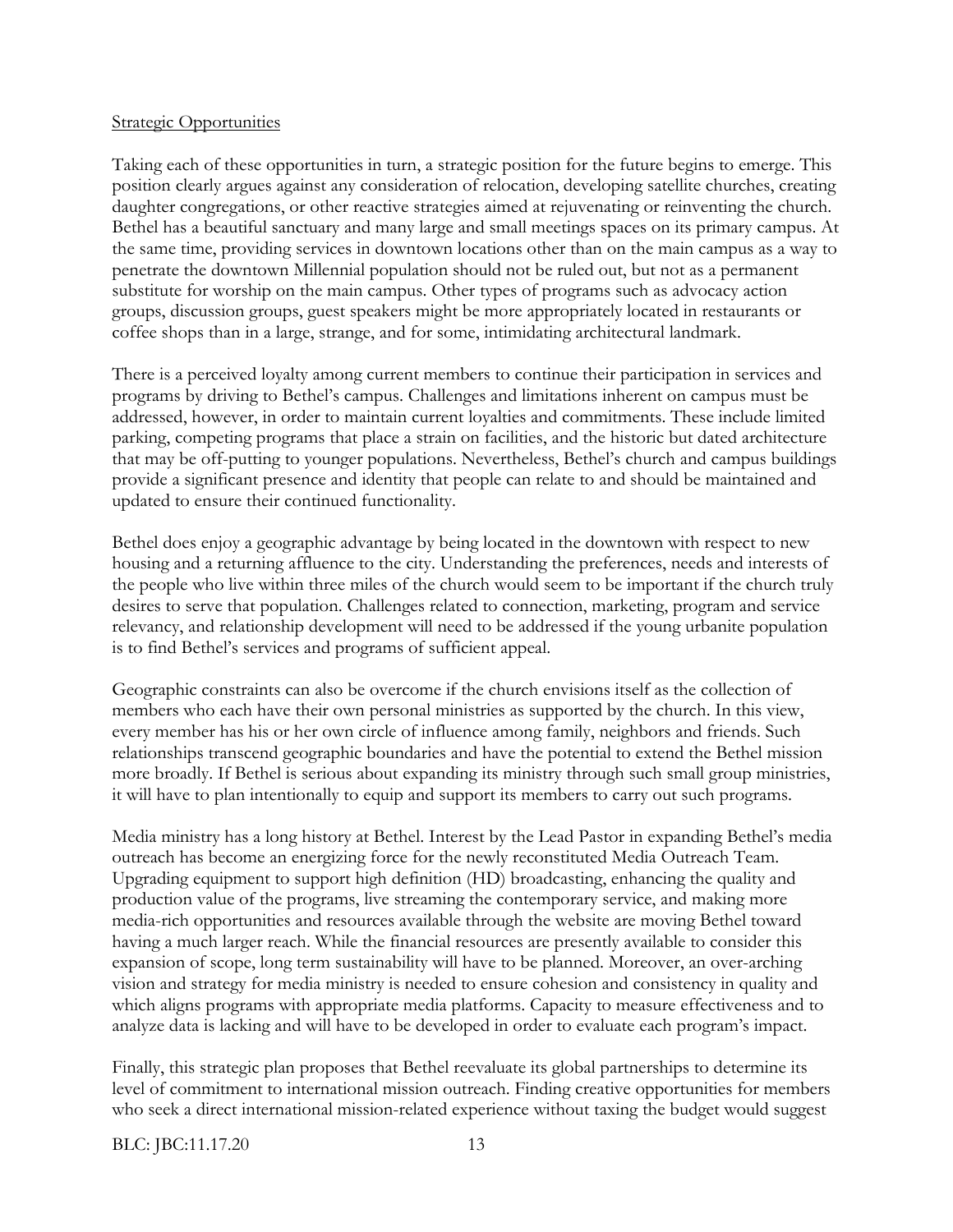that those with the means should fund their own travel with the church facilitating projects and connections. Other forms of support for partner churches, international social ministry organizations, and individuals who provide needed supports and services to international partners will have to be balanced against the financial capacity of the congregation.

**Strategic Position 3.0: Bethel Lutheran Church will maintain and enhance its location in downtown Madison as a sought-out destination for religious, social and community activity in the greater Madison area while seeking innovative and creative ways to expand its mission outreach into local, national and global communities.**

- Goal 3.1 Small group ministries Bethel will invest in creating and supporting five new small group ministries per year which will be hosted by members in their communities. Goal 3.2 Media outreach ministries – Bethel will expand its outreach through diverse media formats to reach more people locally and throughout the world, develop relevant metrics to measure media "touches," and increase program viewership/conversion by 25% per year. Goal 3.3 Market penetration – Bethel will increase its membership of young adults aged 25-40 by 300% by 2025.
- Goal 3.4 Global Outreach Bethel will actively support mission and ministry efforts in Rwanda, Puerto Rico and other foreign countries and encourage direct member engagement.

#### **Environmental Factor #4 – Competition: Who Has the Potential to Take Resources from Bethel and With Whom Might Bethel Collaborate?**

Churches function in a type of free market in which each is able to draw potential members from throughout an area without regard to boundaries. Consequently, in the metropolitan statistical area that has Madison at its center, there are numerous other ELCA churches, each of which draws its members more or less from the same area. There also exist churches representing other denominations which compete for members. Finally, there are social and cultural activities and organizations that engage people and attract resources.

Therefore, the strategic question of competition should be framed in terms of the factors that differentiate one church from another and make one more attractive over another, while also remaining cognizant of the larger cultural and social environment that competes for attention and involvement. Furthermore, awareness of competition from other churches should be viewed as an opportunity for collaboration and mutual support. Over time, such collaboration might lead to the development of affiliation strategies such as joint programming, sharing administrative back office costs, creation of subsidiary entities, consolidation of services, and even merger or acquisition.

#### General Conclusions

It is clear that there exist many competing forces with the potential to divert human and financial resources away from Bethel. The principal conclusion that can be derived from the demographic data, as well as research into growing churches, is that Bethel must distinguish itself in qualitative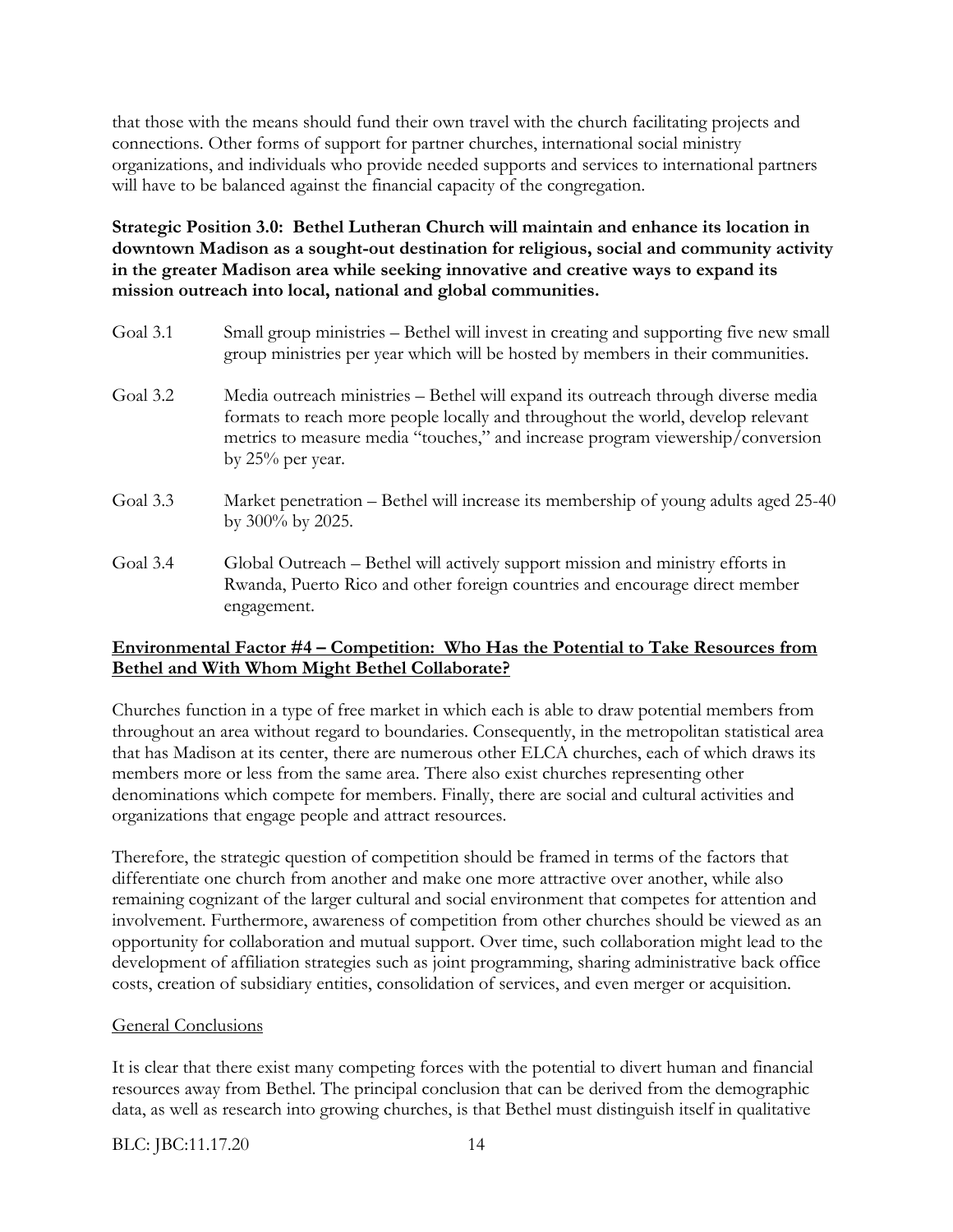ways from other churches and social institutions in such ways as to attract engagement, attendance, resources and membership.

It also seems clear that Bethel must rethink its position within the community of other ELCA churches, as well as churches of other denominations. Looking to the future, Bethel should seek to find ways to collaborate in areas of youth, community need, sharing of resources, etc. This includes other churches, the Synod, churches of other denominations, and other nonprofit social service agencies that provide services that align with Bethel's mission.

In sum, *Bethel must distinguish itself from all sources of competition by its commitment to uncommon quality in everything it does*.

#### Strategic Opportunities

Bethel Lutheran Church has a strong competitive advantage over other churches and organizations. It has a large enough membership and financial reserves to develop and test alternative forms of worship, social services, educational and enrichment programs, and social activities. It appears to have the capacity to grow and improve the quality of the services and programs it offers.

Bethel Lutheran Church is also ideally situated to become the center of collaborative enterprise in Madison. It is large enough to accommodate many functions that smaller churches would find difficult. As the oldest and at one time the largest Lutheran church in Madison, Bethel already enjoys a reputation as a progressive, community-minded congregation. It has long been recognized as a leader in many areas. The strategic opportunity facing Bethel comes from the need to differentiate itself from others in terms of exceptional quality and relevance while seeking active partnerships for collaboration, sharing, support and affiliation.

#### **Strategic Position 4.0: Bethel Lutheran Church will exhibit exceptional quality in every aspect of its ministry while actively seeking to collaborate with willing partners to advance Bethel's mission and ministries.**

| Goal 4.1 | Quality - By 2025 Bethel will have developed relevant measures of quality and<br>effectiveness for all areas of ministry and will show demonstrable improvement in all<br>areas.                                                 |
|----------|----------------------------------------------------------------------------------------------------------------------------------------------------------------------------------------------------------------------------------|
| Goal 4.2 | Reputation - Bethel will be known in Madison as the epicenter of rich and varied<br>forms of worship, education, spiritual enrichment, and member engagement.                                                                    |
| Goal 4.3 | Collaboration - Bethel will establish supportive partnerships with other churches and<br>serve as the principal resource to them for growth, efficiency, quality, and if<br>necessary, for affiliation, consolidation or merger. |

#### **Environmental Factor #5 – Funding: Where Will the Money Come From?**

Financial support for the ministry at Bethel comes from numerous sources. Most direct support comes from annual gifts that are pledged in the annual stewardship campaign. Additional direct sources include unpledged and open plate giving. However, indirect support is received from enterprise activities and the church's endowment fund, the Bethel Endowment Foundation, a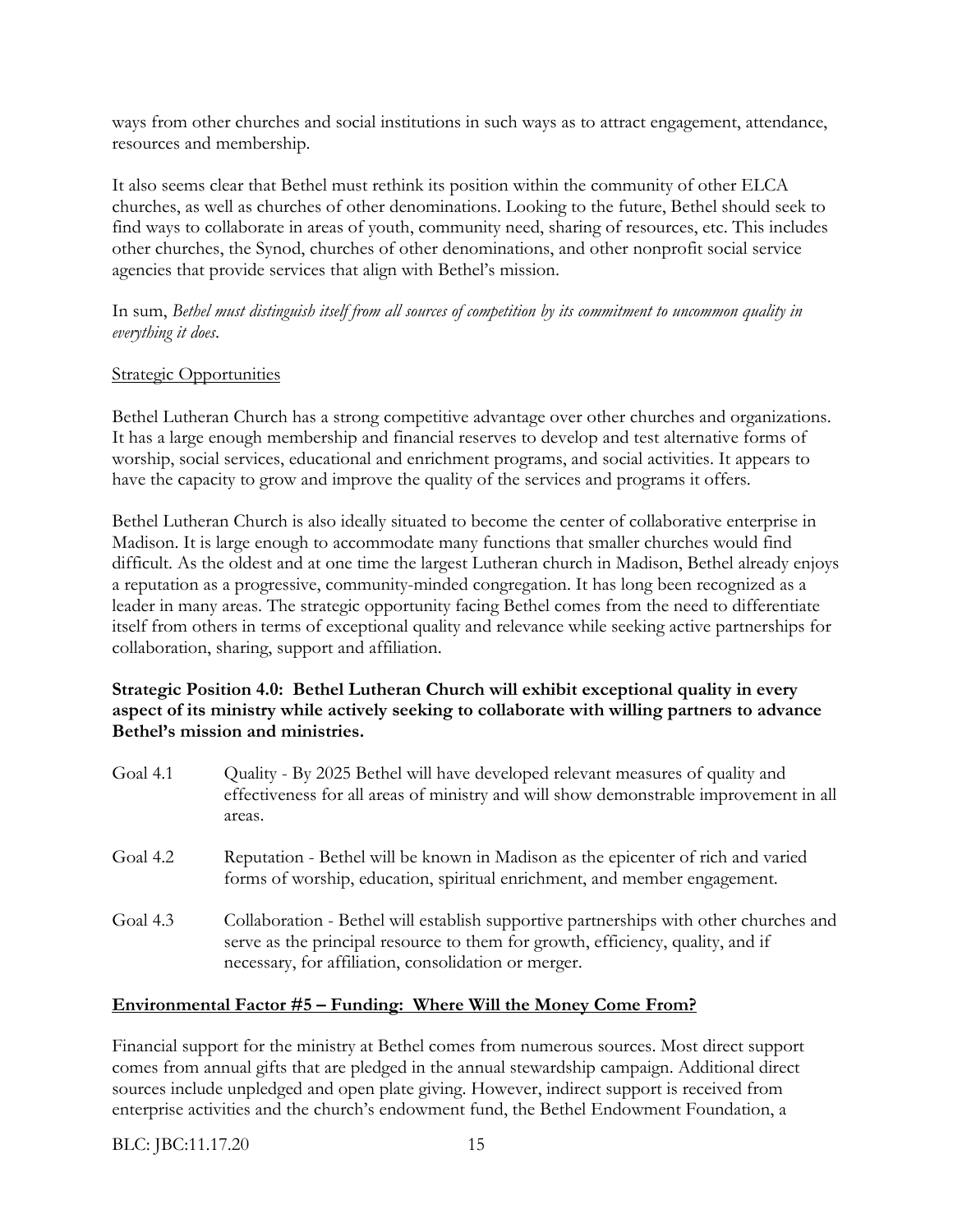separately incorporated  $501(c)(3)$  organization devoted "to the benefit and maintenance of the church" (Article III). The Foundation also manages several designated funds on behalf of member donors.

#### General Conclusions

Bethel obtains revenue to support its ministries from a fairly wide range of sources, principally from member contributions. While diversity can be a strength, the emphasis on member growth and stewardship is of highest strategic priority, especially considering the decrease in contributions in recent years.

Bethel also obtains significant support from the Bethel Endowment Foundation. How this annual support is allocated, especially with respect to decision-making processes and legal responsibility, has been the subject of friendly disagreement in the past. While the current relationship is amicable and cooperative, clarity in these matters should be sought in order to avoid future conflict.

Pulling all the various individual ministries and their independent revenue streams into a unified and integrated budget without harming their capacity to generate support was a challenge in 2019 but has largely been accomplished. Building upon that work to make reporting transparent and improve accountability will continue to require attention.

Consideration of enterprise opportunities should take place, mindful of creating taxable unrelated business income as well as increased expenses for custodial services, maintenance and repairs, and scheduling and coordination with other Bethel programs. At the same time, much of Bethel's physical facility is underutilized and represents lost opportunities.

In sum, *Bethel Lutheran Church must find creative ways to increase member support and to develop consistent revenue streams from a variety of sources in order to minimize financial vulnerability and to support ongoing efforts to expand Bethel's ministry.*

#### Strategic Opportunities

A comprehensive approach to stewardship is required in order to generate increased commitments of time, talent and treasure from members. Improvement in member support will not occur quickly, but creating and expanding a mentality of sacrificial, proportionate giving must be the foundation upon which other fund development practices can be built.

Working collaboratively with the Bethel Endowment Foundation trustees, the church, through its Joint Council, has an opportunity to find mutually acceptable practices that recognize the legal responsibilities of each entity and provide continuing support for the congregation's mission and vision.

An integrated and unified budget process, developed in 2019, is one way in which the Joint Council can coordinate and manage the disparate independent ministry groups in the congregation.

Finally, an exploration of possible enterprise activities and opportunities provided by unused facilities may hold potential for generating additional auxiliary income which can be used to offset operating expenses.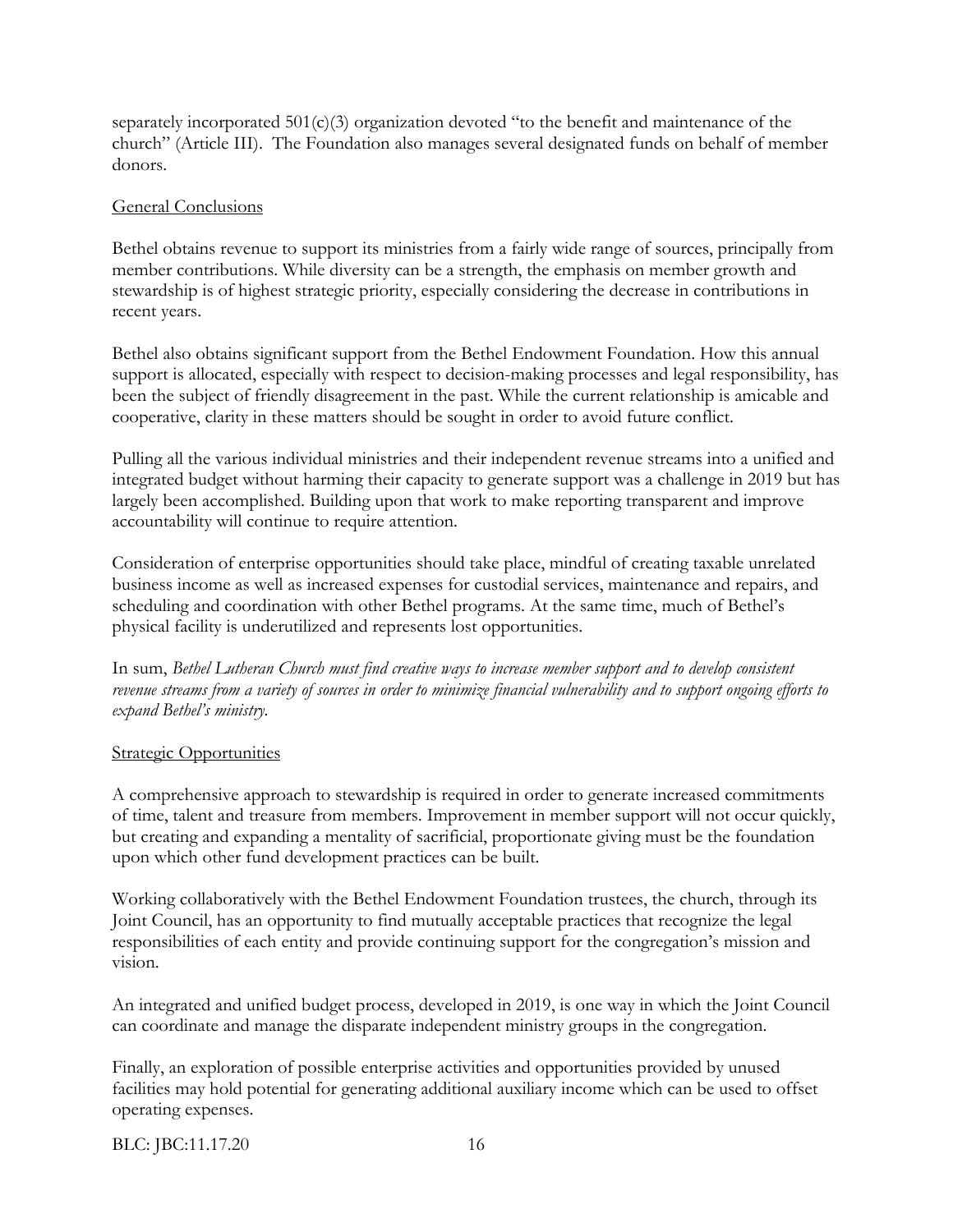#### **Strategic Position 5.0: Bethel Lutheran Church will become financially able to support ministry growth and program expansion by increasing revenues from all sources.**

| Goal 5.1   | Pledged Income - The total annual average pledged giving will increase by at least<br>4% per giving unit per year (total pledged amount/total number of pledges).                                               |
|------------|-----------------------------------------------------------------------------------------------------------------------------------------------------------------------------------------------------------------|
| Goal 5.2   | Bethel Endowment Foundation – The partnership between the congregation and the<br>Foundation will be affirmed and strengthened in shared mission and vision.                                                    |
| Goal $5.3$ | Outside Income - Revenues from outside agencies, individuals, corporations,<br>foundations and other sources to support Bethel ministries and programs will<br>comprise 10% of Bethel's total revenues by 2025. |

#### **Environmental Factor #6 – Labor: Who Will Work At Bethel?**

Bethel supports many varied forms of ministry. All require human resources to execute and sustain. From the most obvious core programs and services such as worship, education and fellowship, to the more focused areas of ministry such as the homeless support ministry and media outreach ministries, skilled staff and volunteers are required. This factor focuses on the human resources currently available to the congregation and those needed in the future in order to advance the church's mission. These human resources can be categorized into three major cohorts: clergy and other professional program staff, operations and support staff, and volunteers.

#### General Conclusions

Compared to other churches, Bethel employs a large staff to support its various ministries and its operations. Future professional staffing is likely to be a challenge, depending on the ministry needs of the congregation. It would appear that ELCA-wide shortages of clergy candidates might affect Bethel's ability to call additional pastors. However, the opportunities for serving in specific and focused ministries provide what should be an appealing situation to pastors with corresponding talents and experience. The challenge will be in identifying such individuals and then recruiting them to Bethel's unique opportunities.

Identifying and recruiting other professional staff positions such as those in communications, technology, adult and youth education may provide challenges if any of the current staff leave. Bethel is currently blessed with a number of very committed and skilled individuals in these positions but lacks depth and cross-over capability in most areas.

Very limited work has been done in the area of succession planning. While the most recent effort to call the Lead Pastor engaged numerous leaders in the congregation in defining the ministry needs of the congregation and the attributes being sought in the position, the reality was that no plans were previously in place to handle such a vacancy. When that situation is extended to all other professional positions, a significant vulnerability is exposed that, if not addressed, could jeopardize the congregation's ability to move aggressively into the future. Without sound succession planning, loss of staff can delay or derail ministry growth and development.

An aging volunteer base is posing a serious challenge to some of the core ministry programs of the congregation, most specifically the Food Pantry and Homeless Support Ministries. While there are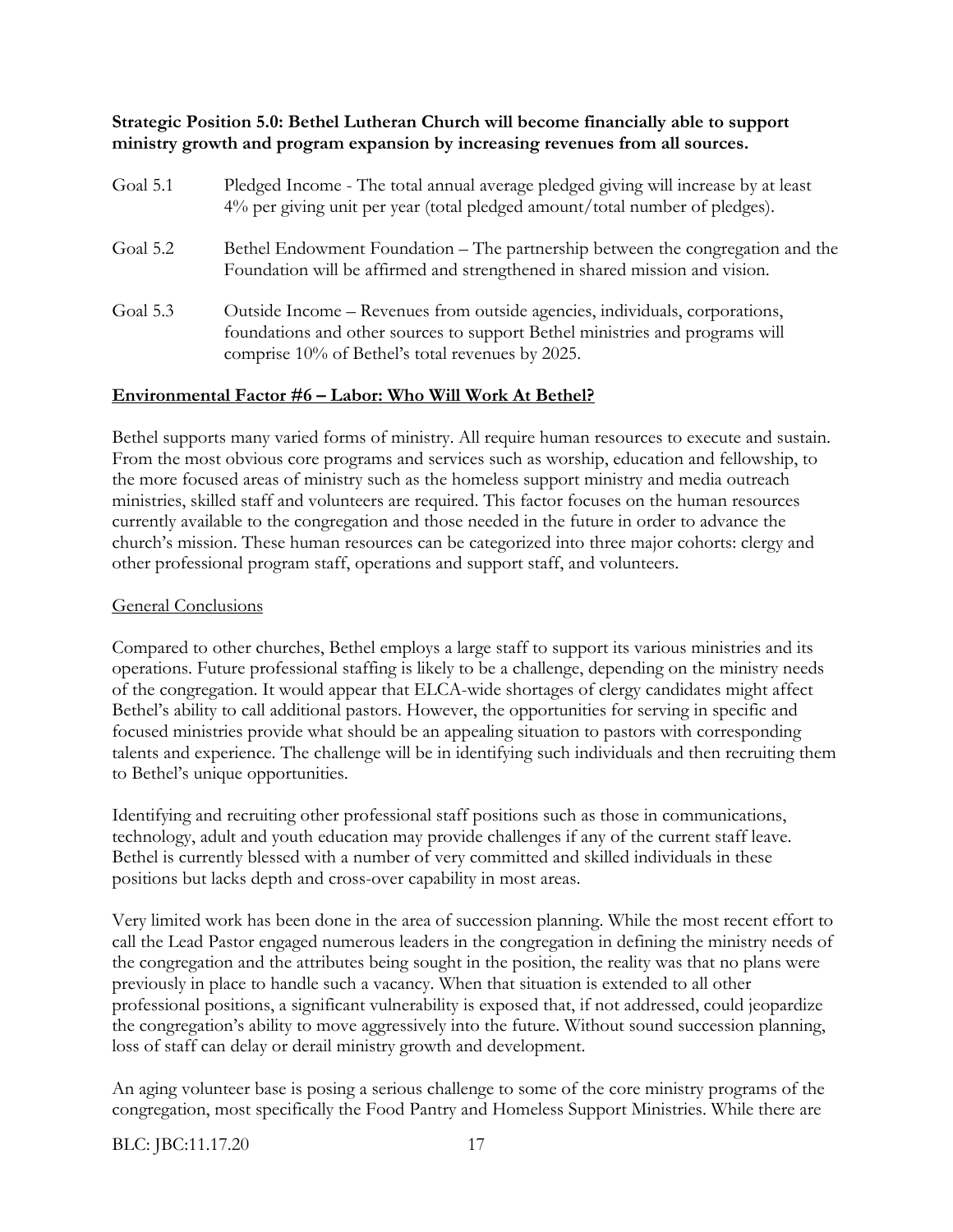literally dozens of study groups, women's ministry circles, interest groups and care committees, they generally do not involve younger members who often are limited by the demands of work and families. Succession planning coupled with volunteer recruitment and development should also take place for lay leaders on the Council and on the ministry and resource teams.

In sum, *finding a sufficient number and quality of professional staff and lay volunteers is the greatest single human resource challenge currently facing Bethel as it seeks to grow into a bigger and more robust future of ministry.*

#### Strategic Opportunities

Providing directed and coordinated lay volunteer recruitment offers the congregation the opportunity to conduct a talent assessment of existing members to meet the needs of current and future ministries. To manage the data from such an assessment will require greater utilization of technology and the existing REALM data base management system. Notwithstanding current efforts to populate the database with member interest and talent data, much work in this area is still needed.

Because volunteers comprise the largest cohort of labor, the Human Resources Team should expand its role to provide support and coordination for volunteer recruitment and training. The congregation's REALM coordinator is training REALM volunteers in each ministry and resource team to utilize the database to identify potential team members. However, making this process function effectively requires the oversight and direction of the Human Resources Team.

Developing and implementing a formal succession plan for all key ministry and operations staff positions can help the congregation transition through staff turnover with minimal disruption by identifying transition and interim strategies, contingency plans, recruitment timelines, and communication and budgeting strategies to minimize vacancy time.

#### **Strategic Position 6.0: Bethel Lutheran Church will engage, train and support as many staff and volunteers as are needed to sustain the congregation's core programs and to align their skills and abilities with strategic directions for growth.**

| Goal 6.1 | Volunteers - At least twenty-five new lay volunteers will be integrated into Bethel's<br>ministry and resource teams each year.                                      |
|----------|----------------------------------------------------------------------------------------------------------------------------------------------------------------------|
| Goal 6.2 | Staff Retention - Bethel will maintain an annual staff retention rate above 85%.                                                                                     |
| Goal 6.3 | Member Engagement - By 2025, 100% of worshiping adult members of Bethel will<br>have been invited to become involved in some form of volunteer ministry or activity. |

#### **Environmental Factor #7 – Other Assets**

Bethel Lutheran Church is rich in resources. Human and financial resources have been described previously. Physical and technology assets comprise another set of resources that position the congregation for future growth and development. Not to be ignored is the rich and long history of the congregation and the legacy it has created as a significant religious force for good in the Madison area, throughout South-Central Wisconsin, as well as in various places around the world. Stewardship of these physical assets demands that the facilities be maintained to ensure the highest possible efficiency, functionality and aesthetic value. Such stewardship also demands careful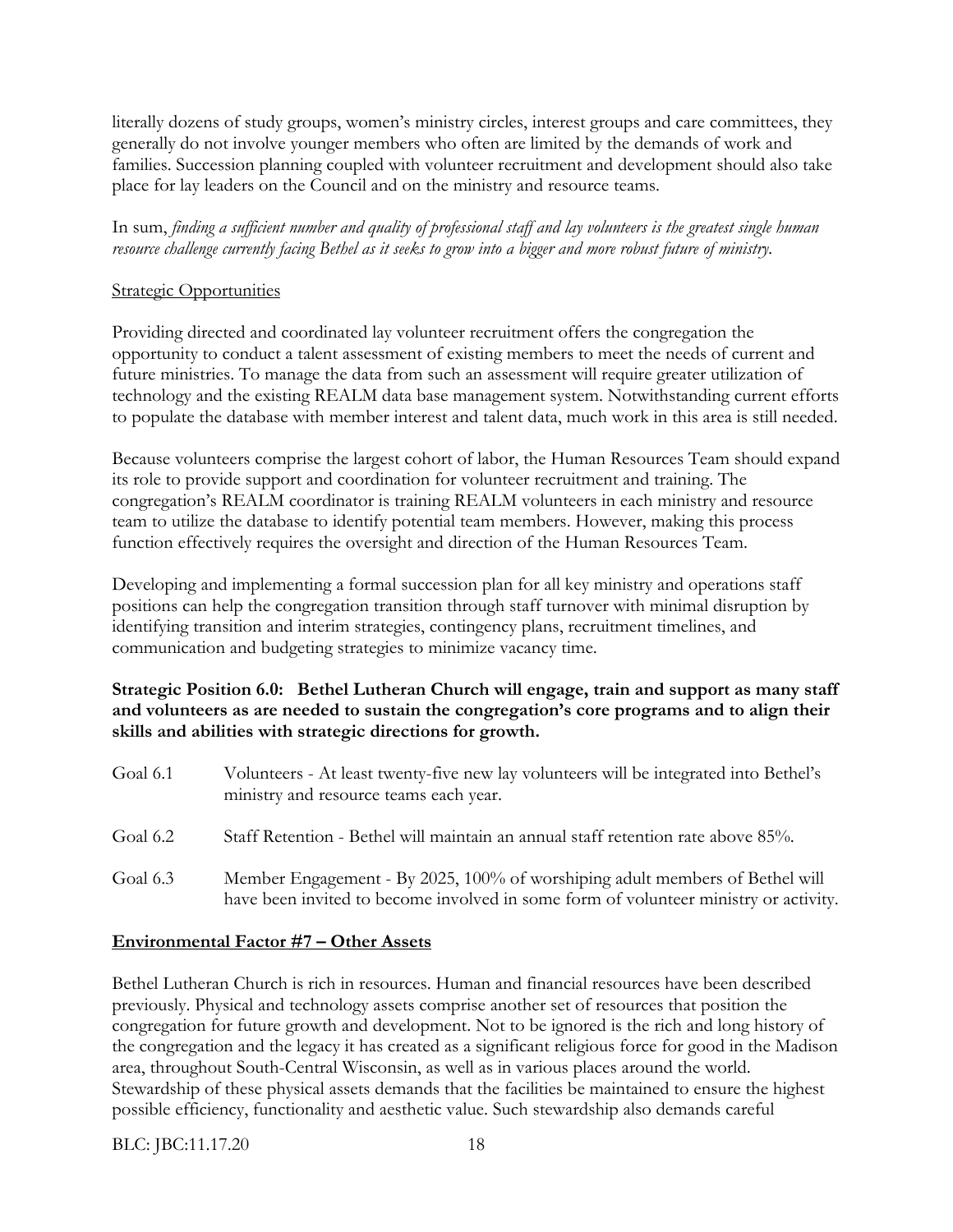attention to the energy footprint of the campus and strategies to improve energy efficiency should be of ongoing concern.

#### General Conclusions

Upon these unique assets, Bethel's future will have to be built. Transitioning into new and different modes of ministry and service may require people to change and adapt. As the church defines its preferred future and works together to achieve it, these assets will also need to be maintained, and if necessary, altered and adapted to meet future needs. Utilizing current and emerging technologies to support media ministry and online programming will require careful planning and expert guidance.

In sum, *Bethel has a rich foundation of assets upon which to build its future, but must be open-minded with respect to their utilization, adaptation and change in order to meet the requirements of changing ministries and populations.*

#### **Strategic Opportunities**

Bethel Lutheran Church has many assets which it can bring to bear on challenges it faces in the future. Unused spaces for meetings, social gatherings, education, and social services exist throughout the facility. Although the creation of an inventory of spaces was launched in 2020, evaluation of spaces by program staff and ministry teams for new programs and services will not take place until 2021. Evaluation of spaces for possible use by outside groups has also not occurred and should be considered in order to market such spaces for additional auxiliary income from rent and event support services.

Providing worship and learning opportunities via online applications has provided insight and experience upon which future innovation can be built. Investment in the technology infrastructure, both in terms of hardware and software applications, as well as staff who have skills in relevant areas of media communication may be necessary.

**Strategic Position 7.0: Bethel Lutheran Church will maximize the use of its current facilities and infrastructure at its present location by altering, modifying and upgrading them to meet future and emerging ministry needs. Bethel will further develop its use of digital media to expand the reach of its programs and services to global audiences.**

- Goal 7.1 Physical Plant Bethel will increase its weekly space utilization of occupied square feet by 20% by 2025.
- Goal 7.2 Energy Stewardship Bethel will reduce its energy costs by 20% by 2025 through implementation of alternative energy sources, energy saving strategies, and system efficiencies.
- Goal 7.3 Master Campus Plan Bethel will develop a master campus plan which includes the current facilities, Steensland House, parking, and adjacent and remote properties in order to address future ministry needs, and to enhance its public appearance and accessibility to the community.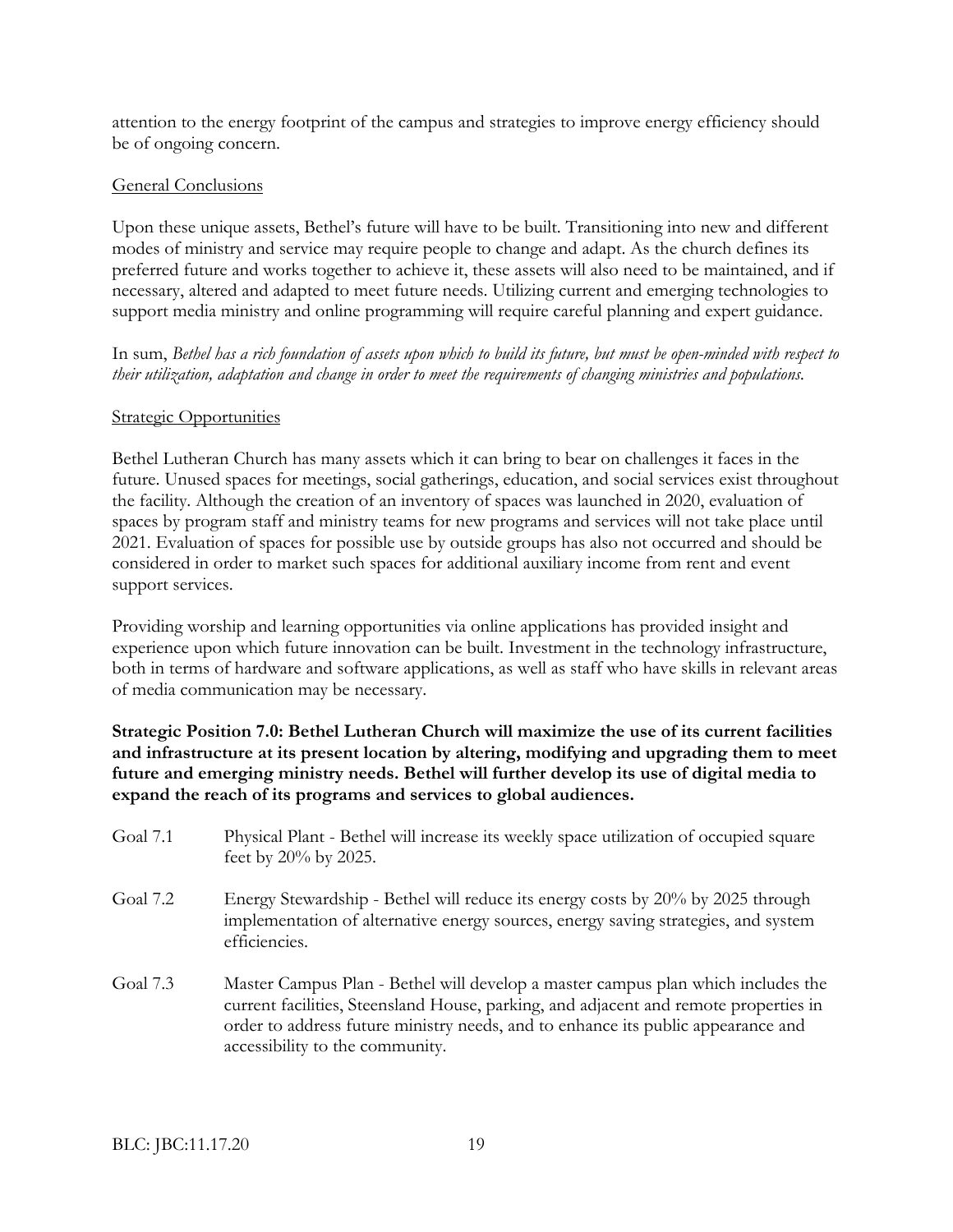Goal 7.4 Technology – Bethel will develop and implement a technology plan which details the hardware, software and infrastructure support required to create and maintain a preeminent online media presence as well as to ensure data storage and security, information accessibility, administrative computing capacity, and presentation functionality.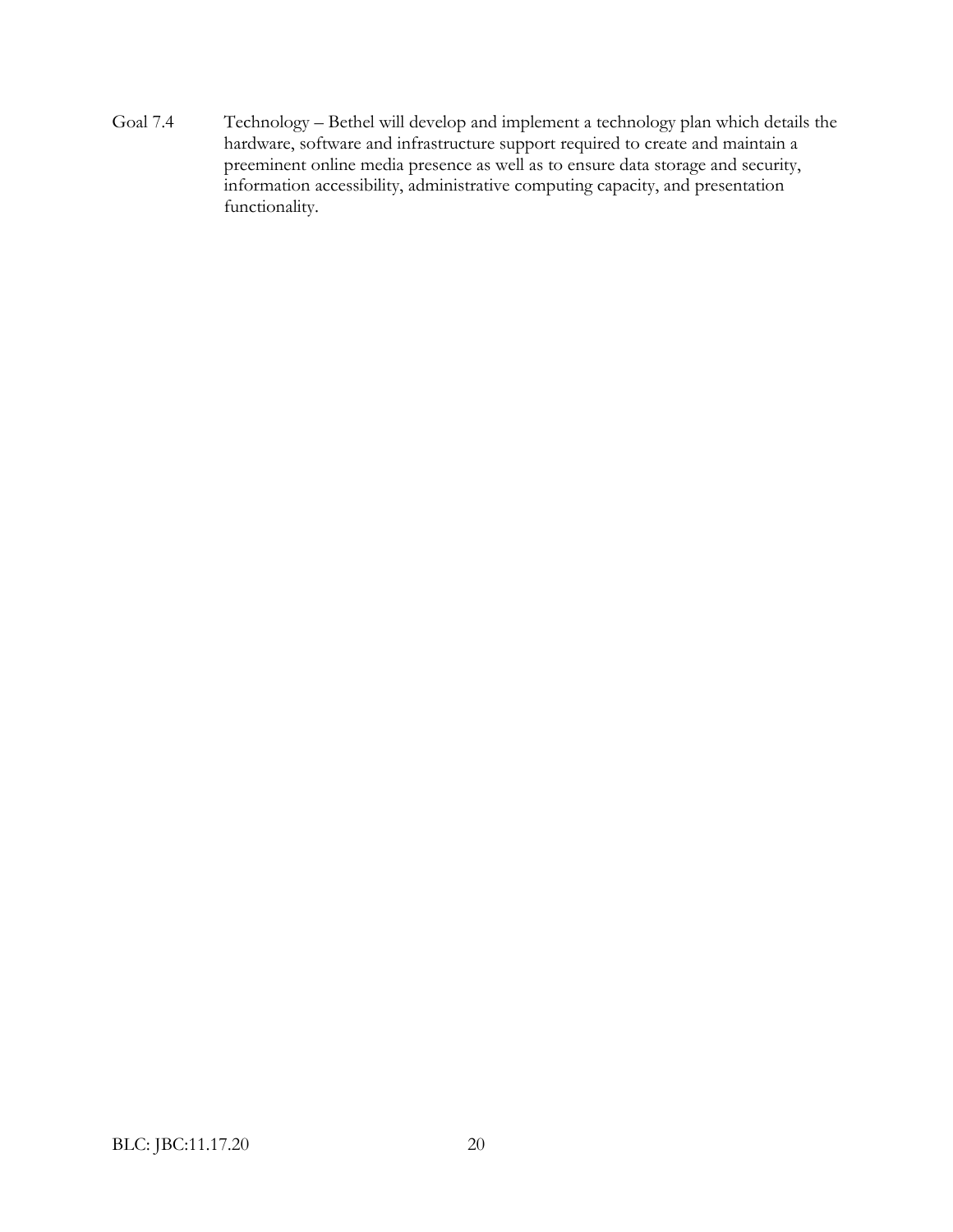# **Bethel's Preferred Future**

#### **Position, Goal and Recommended Initiative Statements**

Trusting God to lead and prosper our efforts, we commit ourselves to the goals and initiatives described below. In attempting to define our preferred future and describe the actions required to lean toward it, we have described in very high and general terms the **Strategic Positions** we wish to achieve in each of seven key areas. For each position, we have identified measurable **Strategic Goals** that will direct our activities over the course of the next five years. And for each goal, the staff and teams will develop annual tactical **2021 Initiatives** which they will use to establish action plans and priorities for 2021. While the position statements are unlikely to undergo much change from year to year, strategic goals may be altered annually to reflect new or changing conditions. It is expected that annual initiatives will be recast each year by staff and teams to reflect the realities of a new annual planning cycle.

- **1.0 Strategic Position – Need/Demand**: Bethel Lutheran Church will be recognized among Madison churches as a prevailing resource for religious and spiritual growth and will serve as one of the region's ecumenical leaders in supporting systems of service to marginalized populations.
	- **1.1 Strategic Goal – Worship:** Bethel's average weekly church attendance (ACA) will grow by a net of 5% per year.
	- **1.2 Strategic Goal – Faith Formation, Education and Engagement:** The number of adults involved in Bible study and other forms of spiritual enrichment and growth will increase by a net of 5% per year.
	- **1.3 Strategic Goal – Social Advocacy and Engagement:** The number of individuals served and supported by Bethel's care ministries will increase by a net of 5% per year.
- **2.0 Strategic Position – Population:** Bethel Lutheran Church will serve a broad constituency which reflects the diversity and population attributes of the greater Madison area by providing worship, learning, service and fellowship opportunities which address the preferences and interests of all.
	- **2.1 Strategic Goal - Worship Styles:** Bethel will offer a variety of worship experiences in styles and formats that appeal to diverse interests, ages and tastes, and which will exhibit uncommon quality in content and execution.
	- **2.2 Strategic Goal – Youth and Young Adult Participation:** Bethel will increase participation of youth and young adults by 5% per year.
	- **2.3 Strategic Goal - Diversity and Inclusiveness:** Bethel will be known as the community that welcomes people of color, varying abilities, age, political persuasion, socio-economic status, and sexual orientation.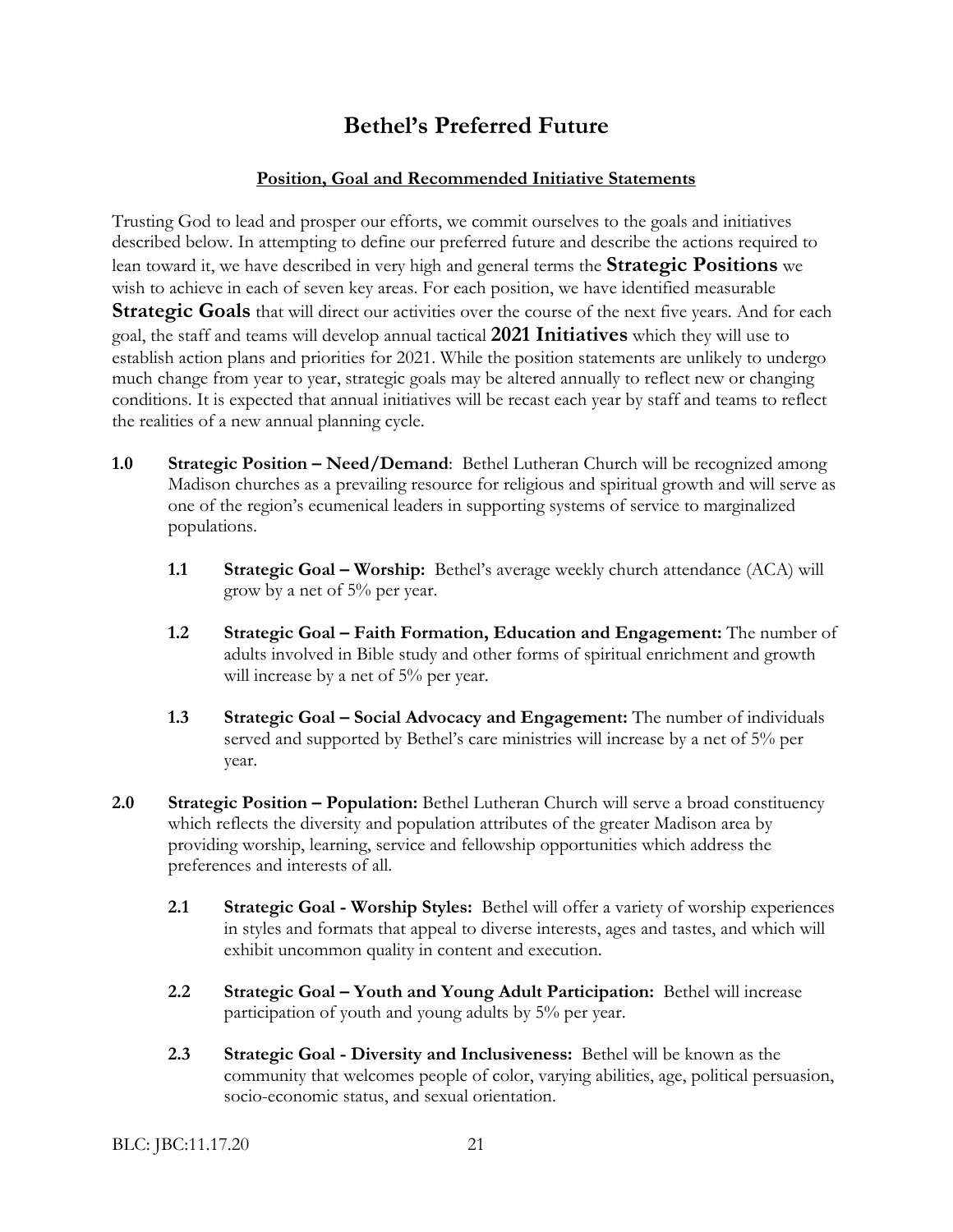- **3.0 Strategic Position – Geography:** Bethel Lutheran Church will maintain and enhance its location in downtown Madison as a sought-out destination for religious, social and community activity in the greater Madison area while seeking innovative and creative ways to expand its mission outreach into local, national and global communities.
	- **3.1 Strategic Goal – Small Group Ministries:** Bethel will invest in creating and supporting five new small group ministries per year which will be hosted by members in their communities.
	- **3.2 Strategic Goal – Media Outreach Ministries:** Bethel will expand its outreach through diverse media formats to reach more people locally and throughout the world, develop relevant metrics of measuring media "touches," and increase program viewership/conversion by 25% per year.
	- **3.3 Strategic Goal – Market Penetration:** Bethel will increase its active involvement of young adults aged 25-40 by 300% by 2025.
	- **3.4 Strategic Goal - Global Outreach:** Bethel will actively support mission and ministry efforts in Rwanda, Puerto Rico and other foreign countries and encourage direct member engagement.
- **4.0 Strategic Position – Competition/Collaboration:** Bethel Lutheran Church will exhibit exceptional quality in every aspect of its ministry while actively seeking to collaborate with willing partners to advance Bethel's mission and ministries.
	- **4.1 Strategic Goal – Quality:** By 2025 Bethel will have developed relevant measures of quality and effectiveness for all areas of ministry and will show demonstrable improvement in all areas.
	- **4.2 Strategic Goal – Reputation:** Bethel will be known in Madison as the epicenter of rich and varied forms of worship, education, spiritual enrichment, and member engagement.
	- **4.3 Strategic Goal – Collaboration:** Bethel will establish supportive partnerships with other churches and serve as the principal resource to them for growth, efficiency, quality, and if necessary, for affiliation, consolidation or merger.
- **5.0 Strategic Position – Funding:** Bethel Lutheran Church will become financially able to support ministry growth and program expansion by increasing revenues from all sources.
	- **5.1 Strategic Goal Pledged Income:** The total annual average pledged giving will increase by at least 4% per giving unit per year (total pledged amount/total number of pledges).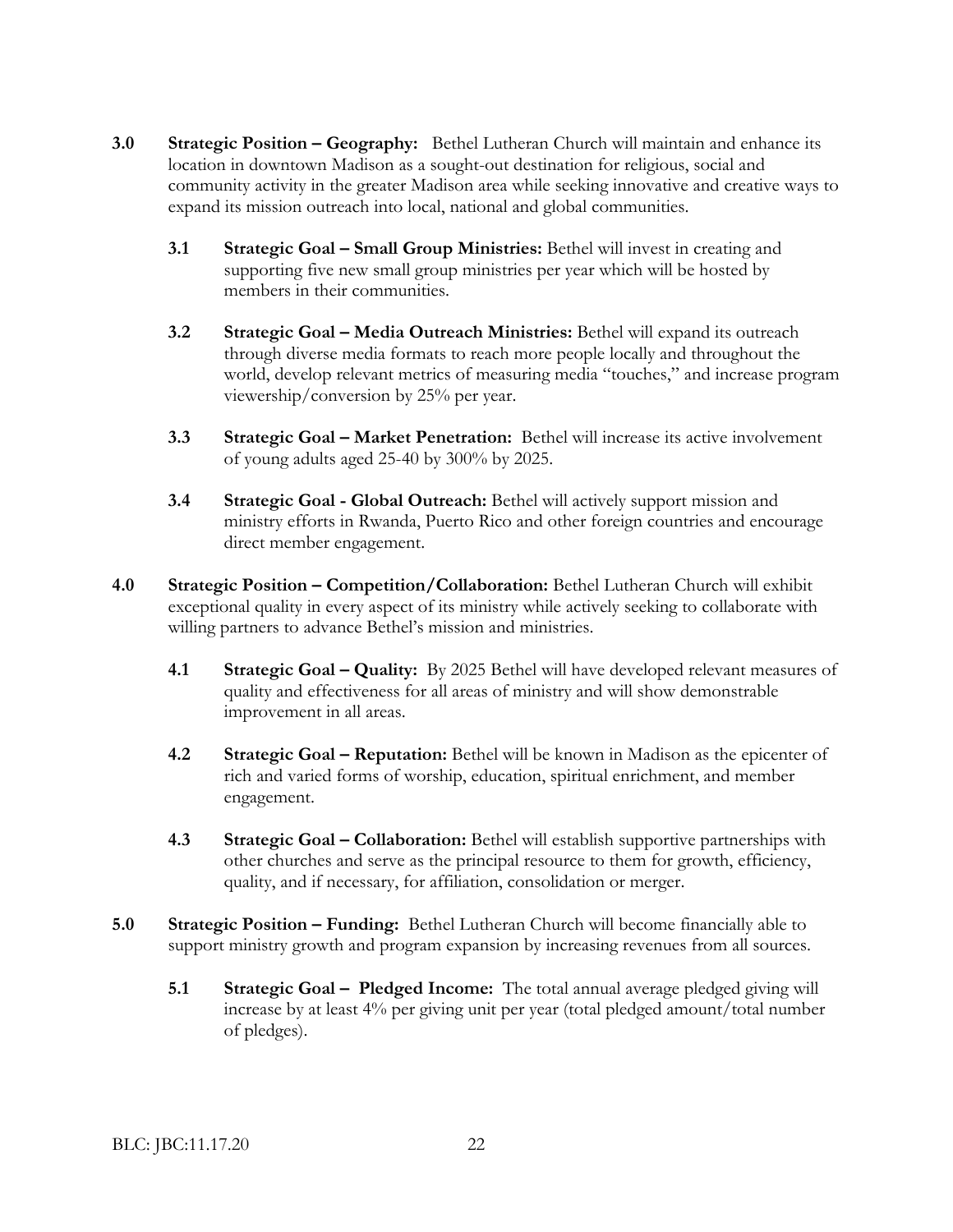- **5.2 Strategic Goal – Bethel Endowment Foundation:** The partnership between the congregation and the Foundation will be affirmed and strengthened in shared mission and vision.
- **5.3 Strategic Goal – Outside Income:** Revenues from outside agencies, individuals, corporations, foundations and other sources to support Bethel ministries and programs will comprise 10% of Bethel's total revenues by 2025.
- **6.0 Strategic Position – Labor:** Bethel Lutheran Church will engage, train and support as many staff and volunteers as are needed to sustain the congregation's core programs and to align their skills and abilities with strategic directions for growth.
	- **6.1 Strategic Goal – Volunteers:** At least twenty-five new lay volunteers will be integrated into Bethel's ministry and resource teams each year.
	- **6.2 Strategic Goal – Staff Retention:** Bethel will maintain an annual staff retention rate above 85%.
	- **6.3 Strategic Goal – Member Engagement:** By 2025, 100% of worshiping adult members will have been invited to become involved in some form of volunteer ministry or activity.
- **7.0 Strategic Position – Other Assets:** Bethel Lutheran Church will maximize the use of its current facilities and infrastructure at its present location by altering, modifying and upgrading them to meet future and emerging ministry needs. Bethel will further develop its use of digital media to expand the reach of its programs and services to global audiences.
	- **7.1 Strategic Goal – Physical Plant:** Bethel will increase its weekly space utilization of occupied square feet by 20% by 2025.
	- **7.2 Strategic Goal – Energy Stewardship:** Bethel will reduce its energy costs by 20% by 2025 through implementation of alternative energy sources, energy saving strategies and system efficiencies.
	- **7.3 Strategic Goal – Campus Master Plan:** Bethel will develop a master campus plan which includes the current facilities, Steensland House, parking, and adjacent and remote properties in order to address future ministry needs, and to enhance its public appearance and accessibility to the community.
	- **7.4 Strategic Goal - Technology:** Bethel will develop and implement a technology plan which details the hardware, software and infrastructure support required to create and maintain a preeminent online media presence as well as to ensure data storage and security, information accessibility, administrative computing capacity, and presentation functionality.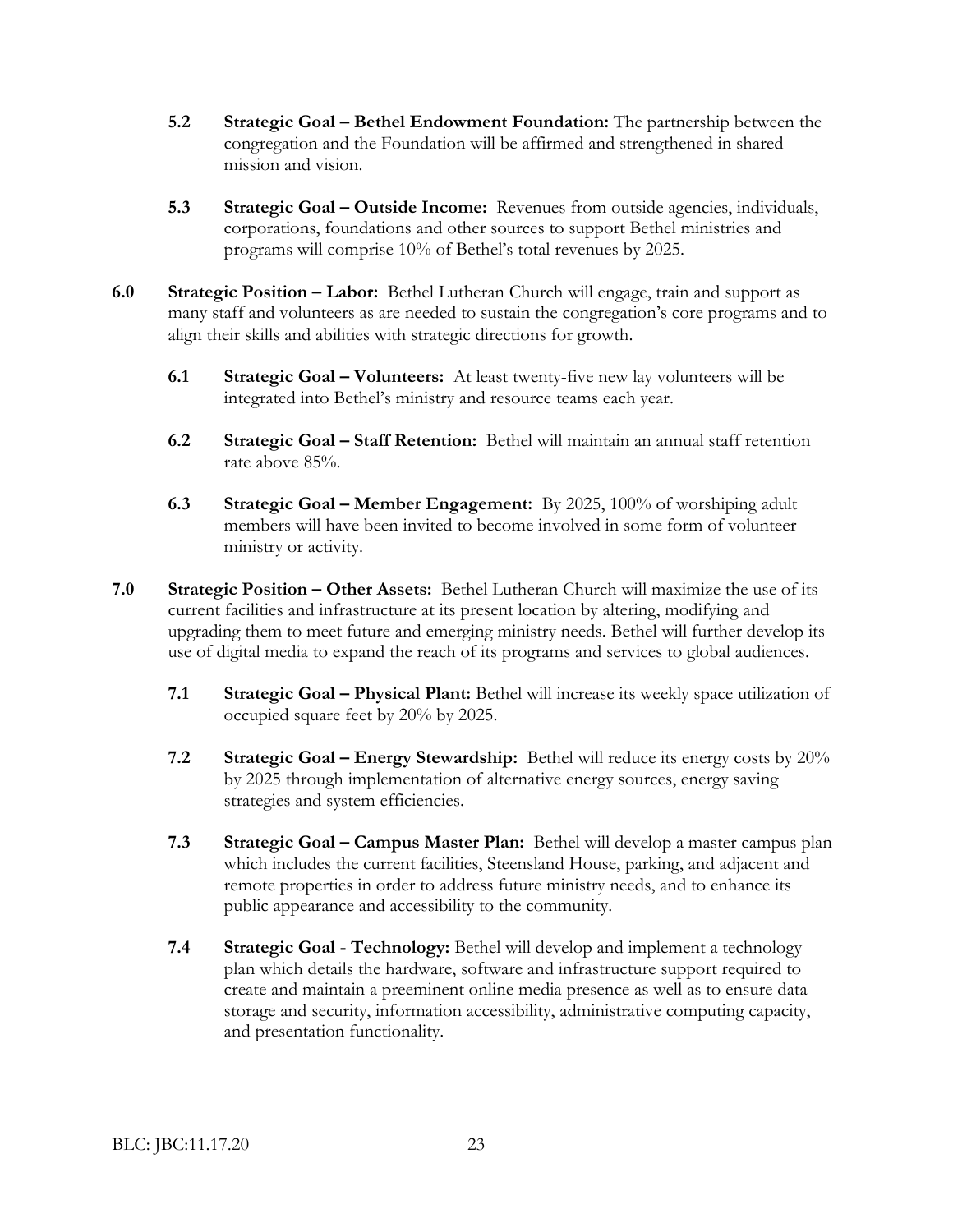# **Key Performance Indicators - Annual**

| Description                             | Goal                    | Metric                             | <b>FY2020</b><br><b>EOY</b> | FY2021<br><b>YTD</b> | FY2022<br>Goal | FY2023<br>Goal | FY2024<br>Goal | <b>FY2025</b><br>Goal |
|-----------------------------------------|-------------------------|------------------------------------|-----------------------------|----------------------|----------------|----------------|----------------|-----------------------|
| Worship ACA<br>1.1                      | $+5\%/yr.$              | Headcount                          |                             |                      |                |                |                |                       |
|                                         |                         |                                    |                             |                      |                |                |                |                       |
| Formation Attendance<br>1.2             | $+5\%/yr.$              | Headcount                          |                             |                      |                |                |                |                       |
| Social Ministry<br>1.3                  | $+5\%/yr.$              | Headcount                          |                             |                      |                |                |                |                       |
| 2.1 Worship Format/Style                | $\mathbf X$             | Number                             |                             |                      |                |                |                |                       |
| 2.2 Youth/Young Adults                  | $+5%$                   | Headcount                          |                             |                      |                |                |                |                       |
| 2.3 Diversity/Minority<br>Membership    | $\mathbf X$             | Percent of<br>total                |                             |                      |                |                |                |                       |
| 3.1 No. of small group<br>ministries    | $+5$ /yr.               | Number                             |                             |                      |                |                |                |                       |
| 3.2 Viewership/Website<br>conversions   | $+25\%$ /yr.            | Number                             |                             |                      |                |                |                |                       |
| 3.3 Young adult engagement              | $+300%$ by<br>2025      | Number                             |                             |                      |                |                |                |                       |
| 3.4 Global Outreach                     | project/yr.             | Number                             |                             |                      |                |                |                |                       |
| 4.1 Quality Measures                    | $\mathbf x$             | <b>TBD</b>                         |                             |                      |                |                |                |                       |
| 4.2 Reputational Attributes             | $\mathbf X$             | TBD                                |                             |                      |                |                |                |                       |
| 4.3 Partnership MOUs                    | $\mathbf X$             | Number                             |                             |                      |                |                |                |                       |
| 5.1 Average pledged income              | $+4\%/yr.$<br>Give unit | Dollars                            |                             |                      |                |                |                |                       |
| 5.2 BEF/BLC Agreement                   | $\bar{X}$               | MOU                                |                             |                      |                |                |                |                       |
| 5.3 Outside income - all sources        | $10\%$ total<br>budget  | Percent of<br>budget               |                             |                      |                |                |                |                       |
| 6.1 New team volunteers                 | $+25/yr.$               | Headcount                          |                             |                      |                |                |                |                       |
| 6.2 Staff retention                     | >85%                    | Percent                            |                             |                      |                |                |                |                       |
| 6.3 Member invitation for<br>engagement | $100\%$ by<br>2025.     | Percent of<br>worshiping<br>adults |                             |                      |                |                |                |                       |
| 7.1 Space Utilization                   | $+20%$ by<br>2025       | Sq. Ft. per<br>week                |                             |                      |                |                |                |                       |
| 7.2 Energy Expense                      | $-20\%$ by<br>2025      | Dollars                            |                             |                      |                |                |                |                       |
| 7.3 Campus Master Plan                  | $\mathbf x$             | $\mathbf X$                        |                             |                      |                |                |                |                       |
| 7.4 Technology                          | $\mathbf x$             | $\mathbf X$                        |                             |                      |                |                |                |                       |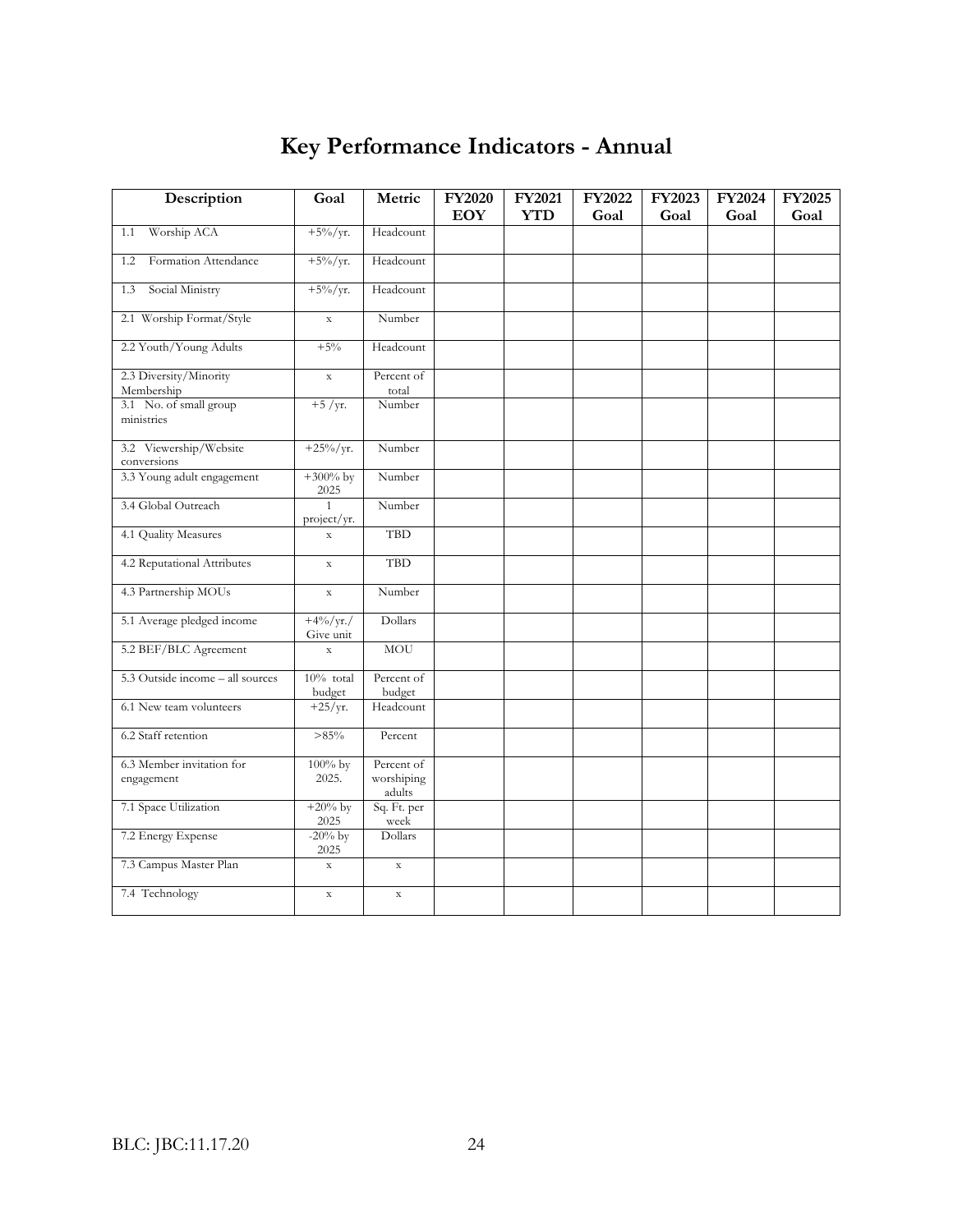# **Strategic Learning and Acting**

This Strategic Plan provides a framework for ongoing evaluation, learning, strategizing and experimentation. Each year, the staff, ministry and resource teams, and the Joint Council or alternatively, the Executive Committee of the Council, will review the Position and Goal statements and their associated Key Performance Indicators and determine if any changes or adjustments to those statements are suggested. At the conclusion of such review, the Joint Council should adopt a new five-year iteration of those position and goal statements along with revised indicators of performance. Staff and teams will use those revised goals to develop a fresh set of annual initiatives and action plans.

The following diagram describes Bethel's annual planning cycle.



In the event of significant changes in the operating environment the Council should have at its disposal tools and methods to respond to such events by evaluating the circumstances through the lens of several filters or screens through which decisions can be made and appropriate strategy responses can be developed and executed.

David LaPiana has proposed that nonprofit organizations who wish to be nimble and responsive to changing conditions or emerging opportunities should adopt a small set of critical screening criteria to focus analysis and decision making. Bethel's Joint Council has adopted four screening criteria as being most relevant and useful for Bethel's purposes. These screening criteria might also be used to evaluate Foundation grant requests, thereby ensuring that the planning priorities suggested by the strategic plan be reflected in the nature and ranking of grant requests.